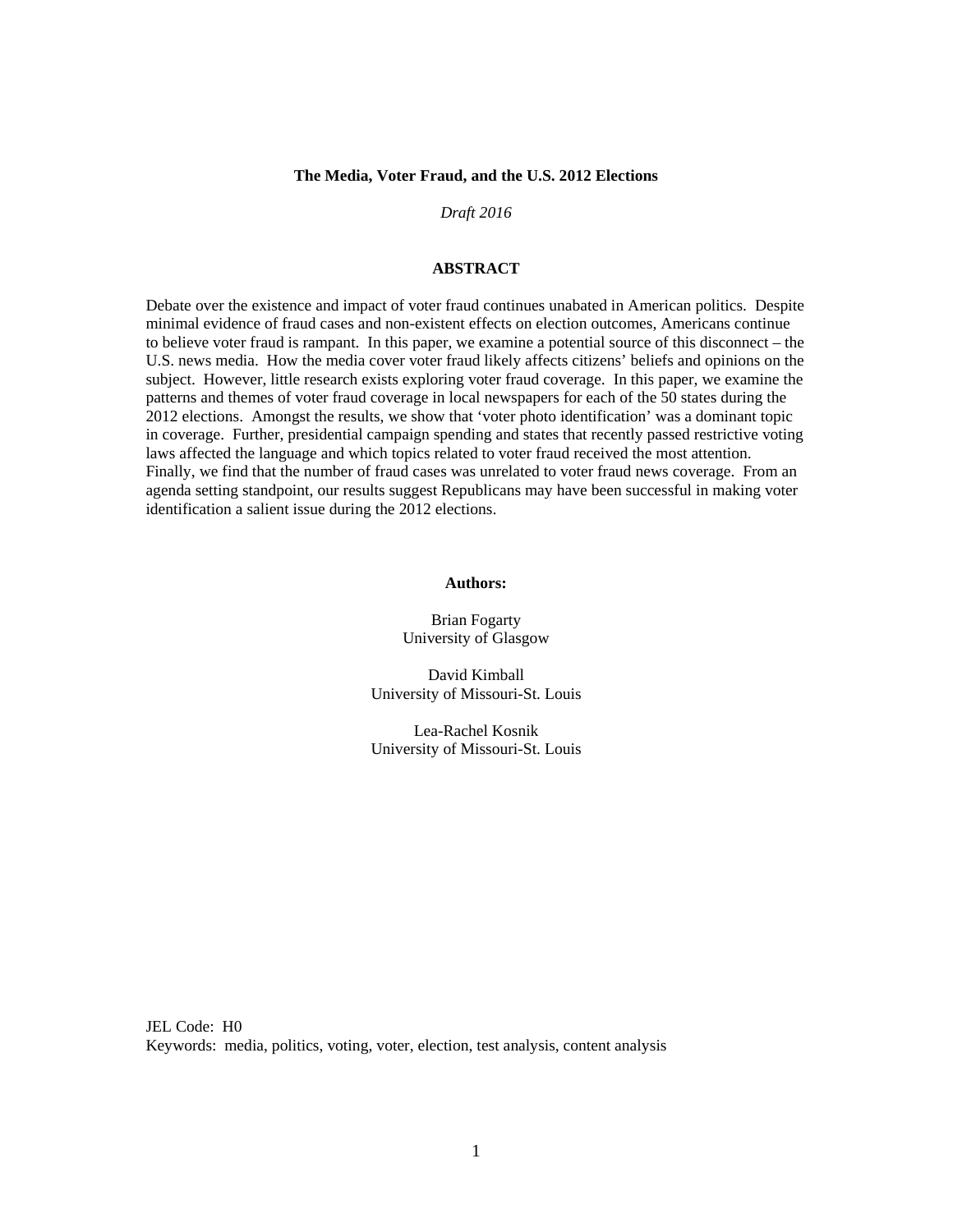# **Introduction**

Debate over the existence and impact of voter fraud has continued unabated over the past several election cycles. Proponents of restrictive laws to limit voter fraud contend that even one case of fraud impacts US electoral integrity (Von Spakovsky, 2014). Their key policy offering is instituting increasingly strict voter identification laws and registration procedures. Though controversial, they argue voter identification solutions should not be too onerous for citizens since photo identifications are ubiquitous in contemporary America (e.g., drivers' licences). Opponents of laws targeting voter fraud argue that the number of fraud cases is so miniscule to ever have an effect on an election outcome (Bump, 2014). And thus, photo ID laws are equivalent to passing 'leash laws for unicorns' (Stewart, 2012) – that is, passing laws for non-existent problems. However, the (un)intended consequence of photo ID laws may be to limit access to voting for poor and minority citizens (Barreto, Nuno, & Sanchez, 2009). Opponents have argued that this consequence effectively equates to a poll tax (Walsh, 2014).

 We are less interested in demonstrating the existence or impact of voter fraud and related laws than why Americans continue to believe at high rates that fraud is rampant. Previous work has determined that partisanship, race, and views on immigration help explain some of these beliefs (selfcitation; Wilson & Brewer, 2013). However, little has been done examining how voter fraud information flows to Americans. Surely, political elites substantially drive the agenda, but few Americans hear directly from elites. Instead, we argue the messages are filtered through the media.

 In this paper, we examine the patterns and themes of voter fraud coverage in local newspapers for each of the 50 states during the 2012 elections. Amongst the results, we show that 'voter photo identification' dominated news coverage on voter fraud. Further, presidential campaign spending and states that recently passed restrictive voting laws affected which topics related to voter fraud received the most attention. From an agenda setting standpoint, our results suggest Republicans may have been successful in making voter identification a salient issue during the 2012 elections. Republicans connected a problem (alleged voter fraud) to a simply solution (photo ID) that is commonly used in other security situations. By the media focusing on photo ID laws, the GOP essentially attained free messaging during the 2012 elections.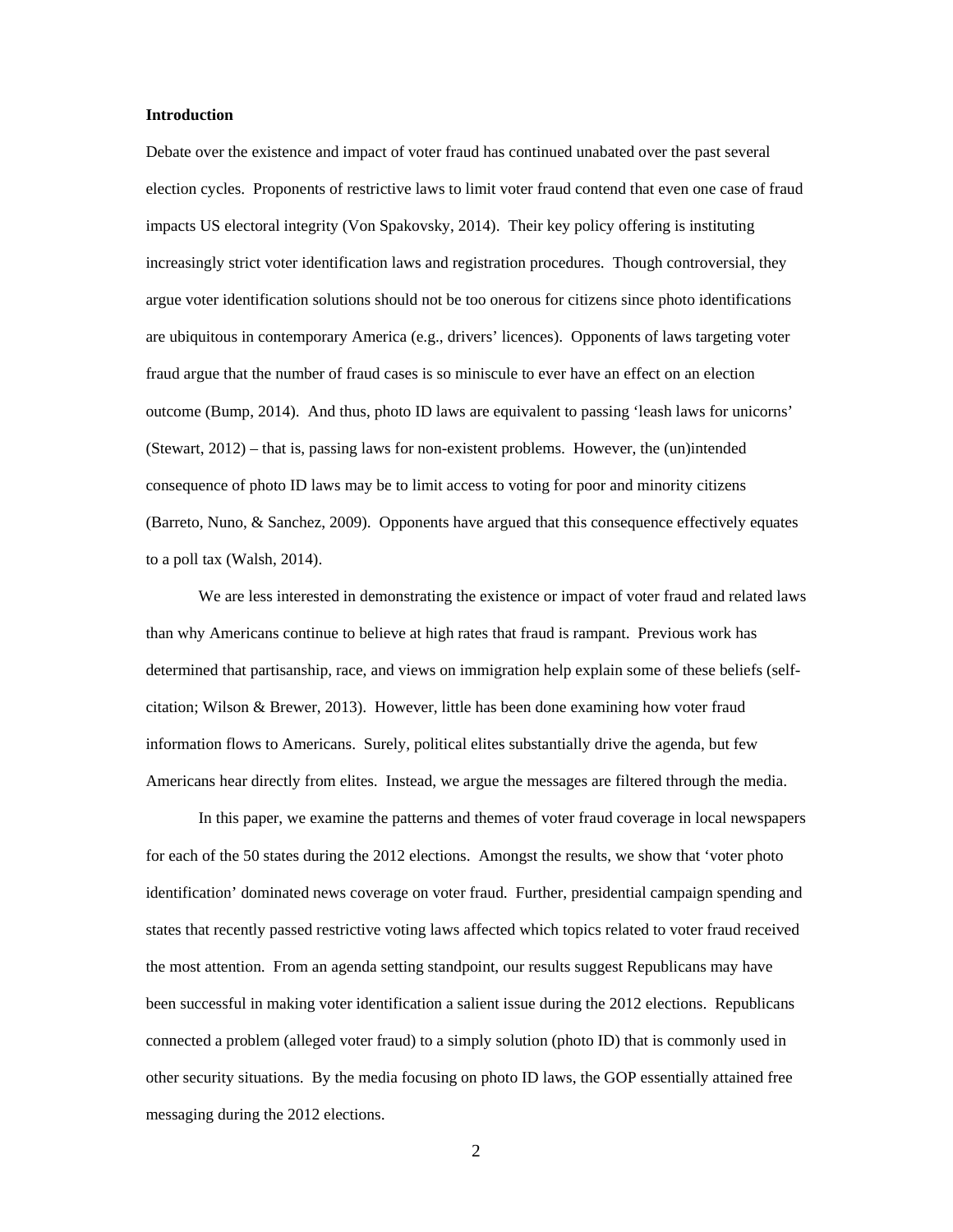#### **Voter Fraud Research**

Earlier periods of American history feature significant cases of election fraud (Bensel, 2004; Kousser, 1974; Campbell, 2006). However, in contemporary American elections voter fraud is infrequent despite increased detection efforts. Documented cases of voter fraud (Kahn and Carson, 2012; Christensen & Schultz, 2014), and voter impersonation in particular (Levitt, 2014; Ahlquist, Mayer, & Jackman, 2014), are extremely rare. Election fraud cases comprise less than one-tenth of one percent of federal criminal prosecutions and state level evidence indicates that the vast majority of voter fraud investigations reveal no criminal violations (Minnite, 2010).

 Nevertheless, conservative politicians and allied interest groups continue to support voting and registration restrictions in order to prevent voter fraud (Minnite, 2010; Hasen, 2012). For example, recently Republican state officials in Colorado, Florida, and Iowa each alleged in advance of a major election that thousands of non-citizens were illegal voters in their states. In each case, subsequent investigation revealed a much smaller number of non-citizens were illegally registered to vote (self-citation). Even so, in the past decade, more than half of the states have proposed new voting restrictions (Bentele & O'Brien, 2013).

 Although actual voter fraud cases are nearly non-existent, Americans continue to believe that voter fraud is a common problem and damages electoral integrity (Ansolabehere & Persily, 2008; Wilson & Brewer, 2013; Dreier & Martin, 2010). In a 2012 *Washington Post* poll, 48 percent of respondents answered that voter fraud was a major problem and 33 percent answered it was a minor problem. Polling during the 2014 elections showed that substantial percentages of Americans continue to believe voter fraud was a problem (Trujillo, 2014). Research has demonstrated that Americans believe that photo identification laws prevent fraud (Atkeson, Alvarez, Hall, & Sinclair, 2014), yet public concerns about election fraud are not necessarily alleviated by the passage of such laws (Ansolabehere & Persily, 2008; Bowler, Brunell, Donovan, & Gronke, 2015). Republican state governments have used such concerns to pass voter-identification (i.e., photo identification) laws in the face of actual facts (Rocha & Matsubayashi, 2014).

 As expected, Americans are not uniform in their beliefs about voter fraud. Beliefs and attitudes vary by partisanship, race, and attitudes towards immigration (self-citation; Wilson, Brewer,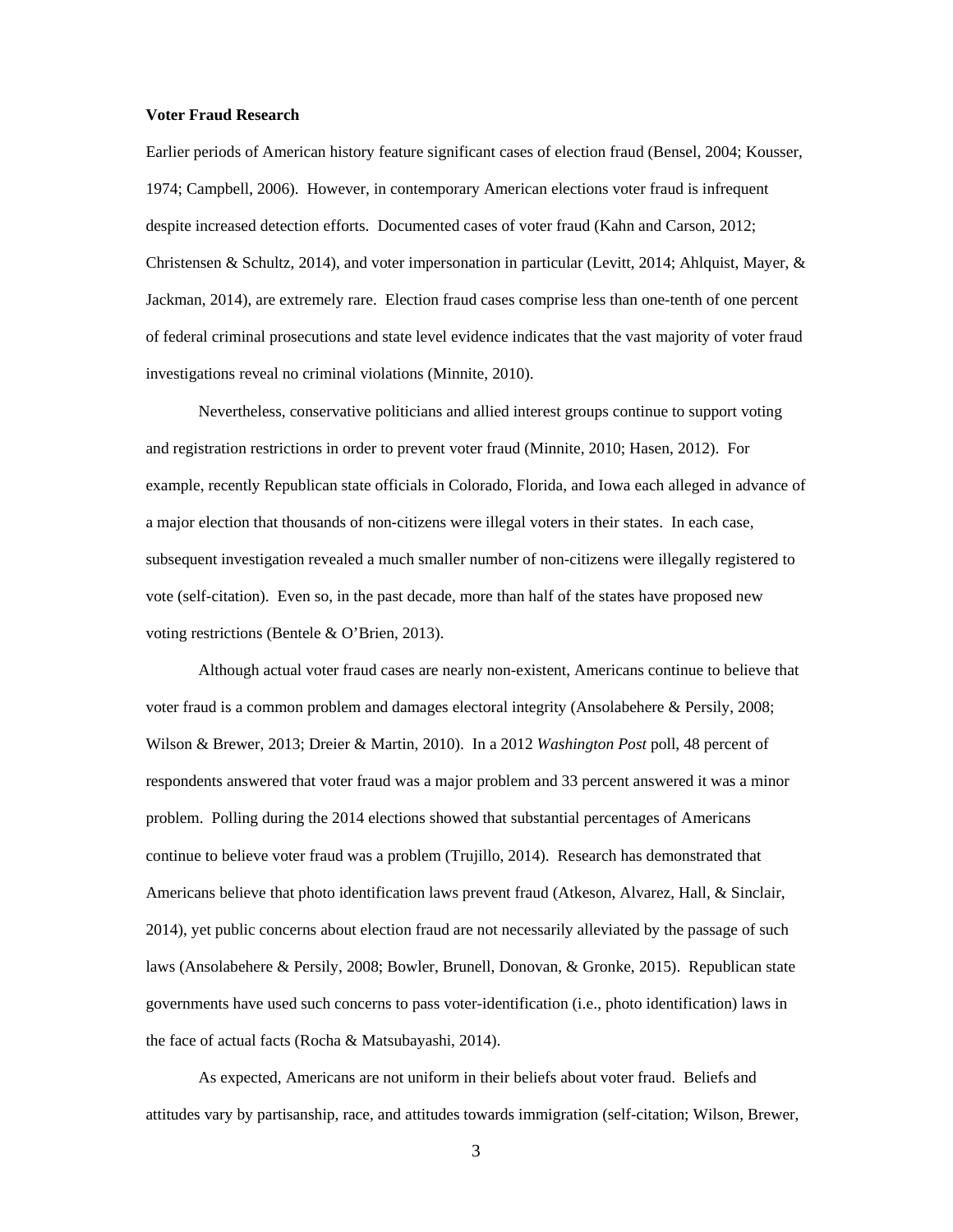& Rosenbluth, 2014). For instance, Wilson et al. (2014) demonstrate that support for voter ID laws is contingent on race and racial cues. And while Republicans are generally more supportive of voter ID laws than Democrats, pluralities on both sides tend to ascribe to voter fraud explanations when their preferred candidate or party loses (Beaulieu, 2014; Uscinski & Parent, 2014).

# **Campaigning & Agenda Setting**

Amongst explanations for this disconnect between actual voter fraud and Americans' beliefs about voter fraud are the roles of the media and political elites. There is much evidence of the agendasetting impact of the news media (e.g., McCombs & Shaw, 1972; Kinder & Iyengar, 1989). Despite falling circulation and viewership, the news media remain an important source of public information about politics. Furthermore, there is evidence that news coverage and elite rhetoric are correlated with public expressions of government conspiracies, including election fraud (Uscinski & Parent, 2014). Most Americans have no direct experience with voter fraud and thus what people believe about voter fraud is likely to come from other sources, particularly the news media.

 The newsmaking process lends itself to an outsized influence of elites on the news agenda (Cook, 1998; Gans, 1979; Sigal, 1973; Tuchman, 1978). Reporters first turn to officials and elites for information, and thus elites can set the indexing of opinions in the news (Bennett, 1990). During campaigns, particularly presidential campaigns, elites may have even more power than at other times. Reporters covering presidential elections typically need to produce stories every single day. In these cases, there is more demand for news than supply. This gap provides a strategic advantage to candidates, campaigns, and outside groups to affect the news agenda.

 Evidence suggests that Republicans and ideologically-aligned groups worked to make voter fraud a pertinent issue before the 2012 elections (Hasen, 2012; Dreier & Martin, 2010). They identified a problem (alleged voter fraud) and offered a simple solution (photo ID laws). Eleven states passed new voter ID laws between 2011 and 2013 (Brennan Center for Justice, 2013). Some of the laws were designed to take effect after the 2012 elections, and some of the new laws were delayed due to state and federal court challenges by voting rights groups. Additionally, campaign materials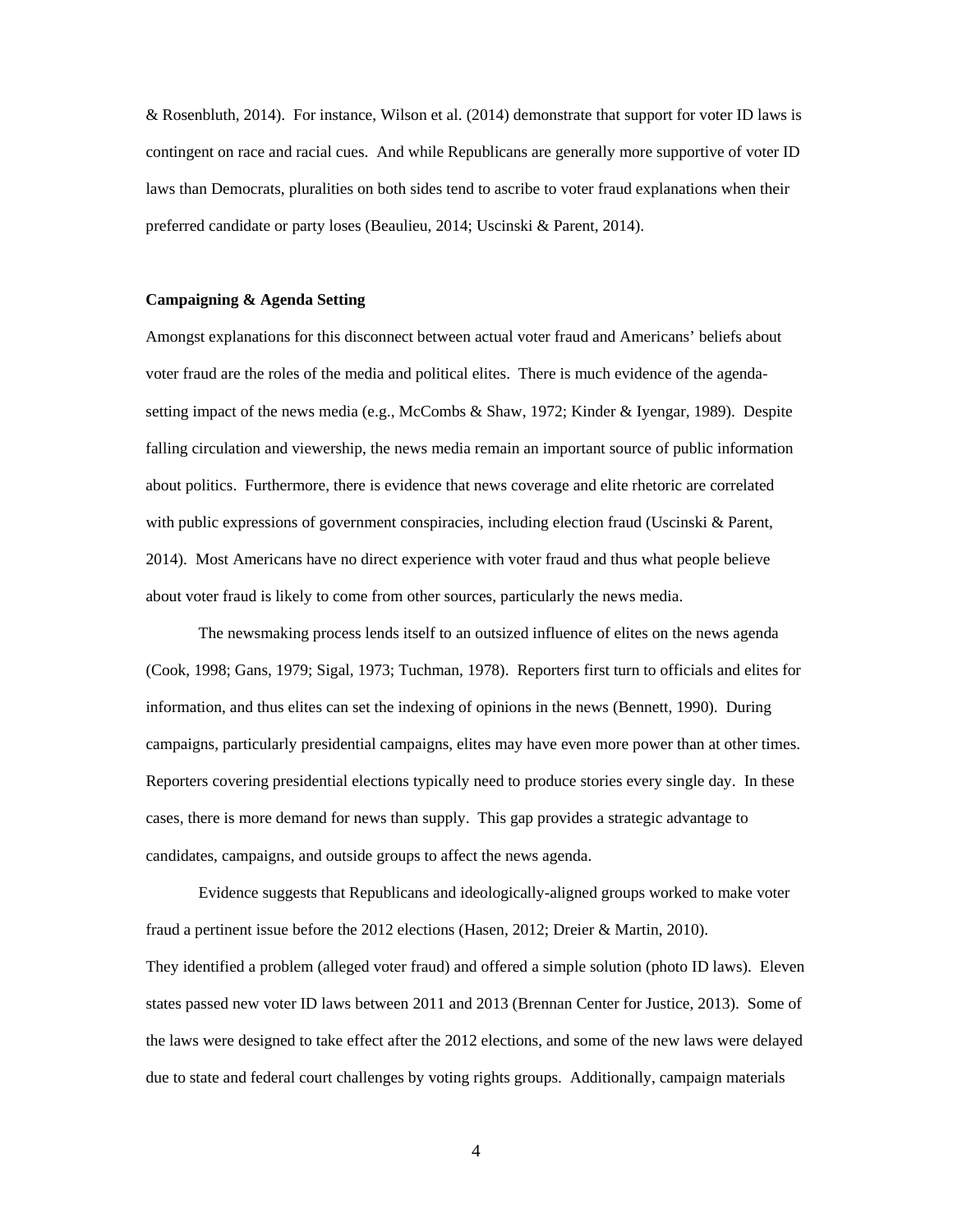discussed the prevalence of voter fraud and strategically placed advertising about the legal consequences of committing fraud (e.g., billboards in a heavily black area of Cleveland, Ohio).

Commentators have suggested two potential goals of such campaigning. First, voter fraud rhetoric was aimed at increasing Republican turn-out (Hasen, 2012; Levitt, 2007). The appeal was to persuade white conservatives to turn-out in order to counter-act vote fraud from illegal immigrants and 'non-traditional' groups. Second, and less vocally, Republicans wanted to reduce Democratic turn-out. It has been established that voter-ID requirements disproportionately affect minorities and the poor – two groups that typically voter overwhelmingly in favor of Democrats (Wang, 2012; Barreto et al., 2009; Schultz, 2008).

 In sum, one hypothesis is that Republicans and outside groups strategically used voter fraud to attempt to effect turn-out in 2012 by playing to Americans' beliefs on voter fraud despite the lack of evidence. While some campaigning is directly received by voters, most information on campaigns is filtered through the news media. As stated, we examine how the news media covered voter fraud to help understand the disconnect between public opinion and actual cases of voter fraud. Next, we offer a media theory based on a model of supply and demand, and costs and benefits of the newsmaking process to explain coverage variation throughout the U.S.

# **The News Media & Voter Fraud**

At its core, the news is a business and outlets need to be concerned with profitability (Hamilton, 2004). There are fixed costs to consider – buildings, bureaus, equipment, salaries – as well as variable costs – location reporting costs, opportunity costs. In weighing costs, outlets also consider revenue, namely readership/viewership and advertising. Generally, the larger the audience, the more outlets can charge for advertising space. Therefore, in deciding whether and how to report on some issue or event, news outlets balance the potential reach and impact of stories with the costs of producing the stories. This is a modified version of supply and demand. Issues and events where the supply of information is cheap, accessible, and reliable are more likely to be covered contingent upon audience demand. When the supply of information on events and issues is expensive and difficult to attain likely coverage will sag, again contingent on audience demand.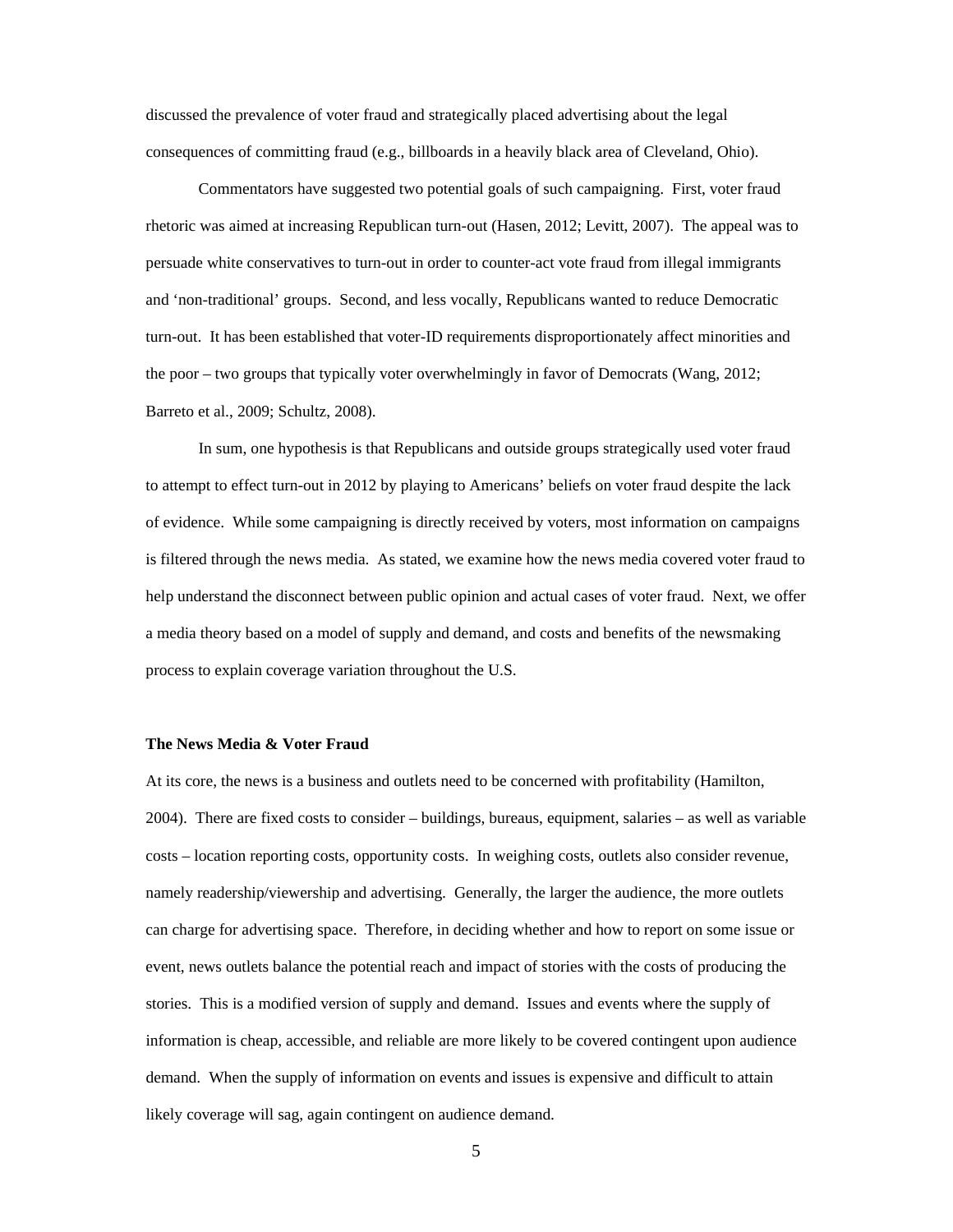Election coverage has been well-established as having high demand particularly for competition framed news such as horse-race coverage (Mutz, 1995; Zaller, 1999). In close races, audience demand for campaign coverage likely will be high, and with campaigns placing enormous resources into the races, we should expect expanded coverage. In races where there is no true competition, such as one-party dominated House seats or non-battleground states, the audience will lack interest in election news (Zaller, 1999). Therefore, even though the supply of information is cheap, there is little demand, and thus we should expect to observe minimal election coverage.

Campaigns are not interested in simply increasing attention, but also are concerned with agenda setting, priming, and framing issues (Druckman, Kifer, & Parkin, 2009; Jacobs & Shapiro, 1994). Audiences also have particular interests that they demand to be covered. Thus, what facets of an issue are covered is likely a combination of audience preferences and campaigning. The news that is produced provides a window into how these two elements are balanced in the newsmaking process. For example, we may expect minorities to be concerned with specific aspects of voter fraud laws like voter suppression. Likewise, we know that Republican campaigns focused on electoral integrity regarding fraud and thus likely pushed concerns of voter registration and voter rolls. If we find that media markets with large percentages of minorities saw no increased focus on voter suppression, but campaign spending increased voter identification news, then we may conclude that the supply and influence of certain information overrode particular audience demands.

# **Data**

We examine media coverage of voter fraud in the largest and/or a significant newspaper in each of the 50 states from August 1, 2012 through January 31, 2013.<sup>1</sup> This time frame incorporates the heart of the traditional campaign season and allows us to examine coverage not just before the election, but also after the election when actual vote fraud challenges are likely to occur. Using *Lexis-Nexis* and *Newsbank*, we used the search term 'voter fraud' and collected all relevant stories, including editorials and readers' letters. Across the 50 states, we found a total of 639 news articles pertaining to voter

<sup>&</sup>lt;sup>1</sup> See Table A for the 50 newspapers used in the analysis. Due to limited electronic access for some papers we had to choose the largest paper in each state we had access to and not necessarily the largest in the state.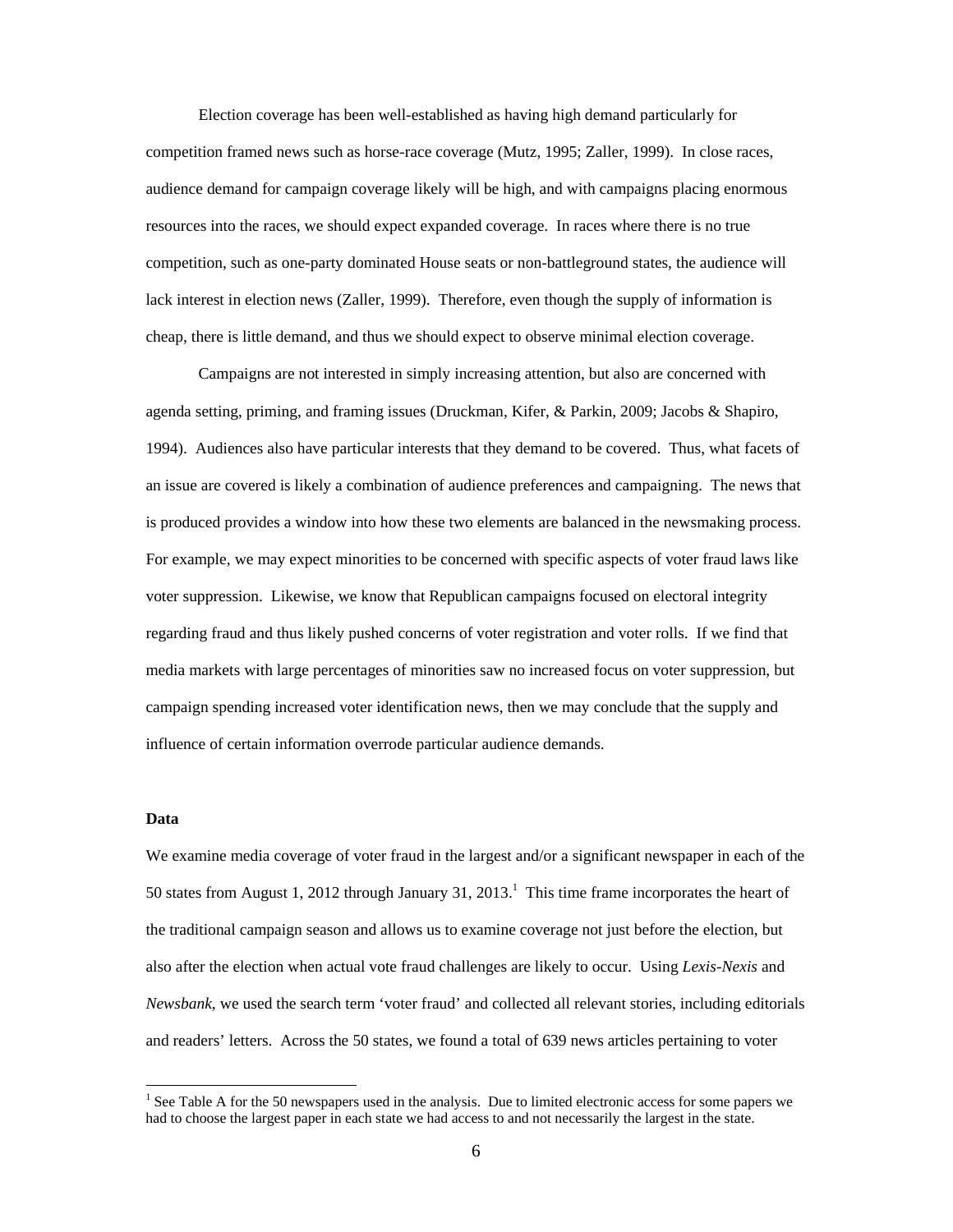fraud during the 2012 elections with 74% of articles coming before Election Day. This finding squares with arguments that voter fraud and voter suppression allegations are strongly used as a mobilization tool by parties during significant elections (Hasen, 2012; Levitt, 2007). Though the majority of voter fraud coverage came before Election Day, the most common types of election and voter fraud – involving absentee ballots or election and campaign officials (Kahn & Carson, 2012) – are typically unearthed after the election. This simple fact provides an initial suggestion that voter fraud coverage is not necessarily determined by actual cases.

### **Descriptive Analysis**

#### *Topic Modelling*

Our first examination of voter fraud coverage in the 2012 elections uses the automated text analysis method of topic modelling. Topic models have been increasingly used by social scientists seeking to uncover themes or topics within a large collection of text (Grimmer & Stewart, 2013). Instead of using humans to code texts, which is expensive, lengthy, and susceptible to errors, automated text analysis allows researchers to analyse large sets of news stories and provide easy replicability; however, the trade-off with not using human coders is that the gathered information is often at a much coarser level.

Here, the unstructured text from each newspaper article was organized within a vector-space model (VSM). In the VSM, each element of the vector indicates the occurrence of a word within the document. A collection of documents results in a collection of vectors, and there were 639 in this study. Once the raw text from each newspaper article was input into a relational database, the Porter Stemmer was applied in order to reduce the words to their root form. The text also underwent a typical exclusion process in order to remove words with little semantic value such as pronouns and conjunctions. Finally, in order to make the topic analysis stable, we excluded rare words with a frequency of less than 3% across the entire corpus, and also those occurring in less than 3% of the 639 documents.

Past research has indicated that press attention to voter fraud significantly varies between battleground and non-battleground states, and between states that recently passed restrictive voting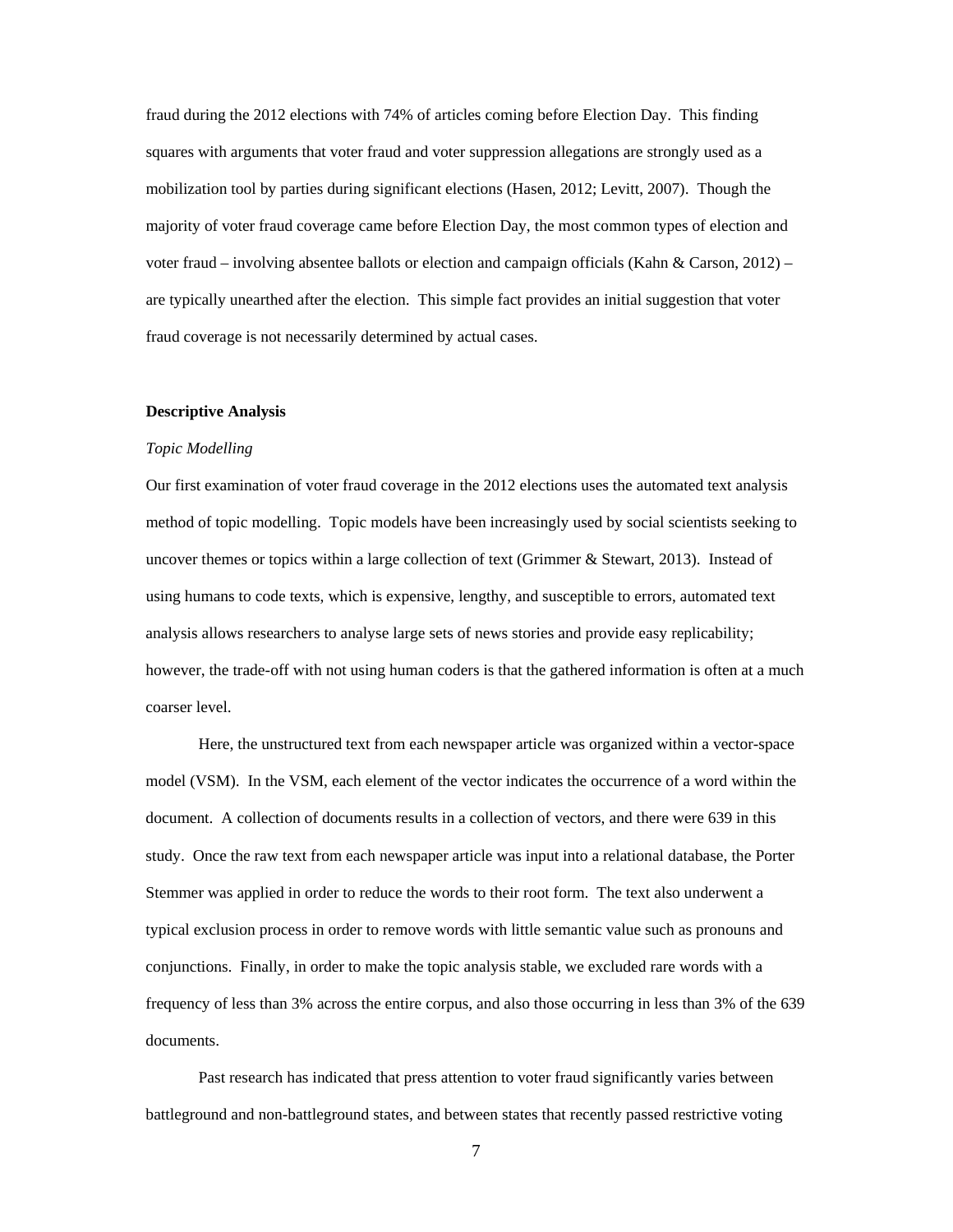laws and those that did not (self-citation). To attain a better understanding of the coverage, we split the text before the analysis between battleground and non-battleground states, and states with new restrictive laws and those without. Following *Politico*, *CNN*, and the *New York Times*, we identify 8 battleground states in the 2012 election. According to the Brennan Center for Justice, 19 states passed restrictive voting laws in 2012.

The method used to extract thematic topics from the documents was factor analysis (Rummel, 1970).<sup>2</sup> All words with a factor loading higher than 0.30 were retrieved as part of an extracted topic.<sup>3</sup> Based on the size of the corpus, we limited the number of topics returned per analysis to five, after (in some cases) deleting a topic if the returned topic seemed unimportant.<sup>4</sup> In Table 1, the five estimated topics with the top five words are presented.

# [Table 1 here]

Comparing battleground and non-battleground states, and restrictive laws and non-restrictive laws states, we actually find similar estimated topics and words; the fact that all the articles contained the phrase 'voter fraud' likely is the cause of this similarity. We find that three topics seemed to be most prominent – Barack Obama and Mitt Romney, Voter/Photo ID, and the Supreme Court. The Obama-Romney topic was expected due to the presidential race, but the other two topics indicate the news media focused on voter identification laws and whether the laws would be upheld in the federal courts, particularly the Supreme Court. Prior to the 2012 election photo ID laws in at least five states (Mississippi, Pennsylvania, South Carolina, Texas and Wisconsin) were being challenged in court or in the federal preclearance process for states that were subject to section 5 of the Voting Rights Act. Interestingly, other aspects of voter fraud such as voter suppression did not seem to occupy the same the relevance as voter identification laws.

For visual analysis and impact, once the topic modelling was complete, co-occurrence analysis on the five extracted topics was also conducted (Figures 1-4), with the Jaccard's coefficient

 <sup>2</sup> Modelling done in WordStat 6.0.

<sup>&</sup>lt;sup>3</sup> Note that topic modeling using factor analysis (as opposed to hierarchical cluster analysis, for example) allows words to be associated with more than one factor. This is often more realistic of the way in which, particularly polysemous words, are used.

Specifically, a couple of estimated topics were filler from newspaper articles such as 'copyright' and newspaper titles.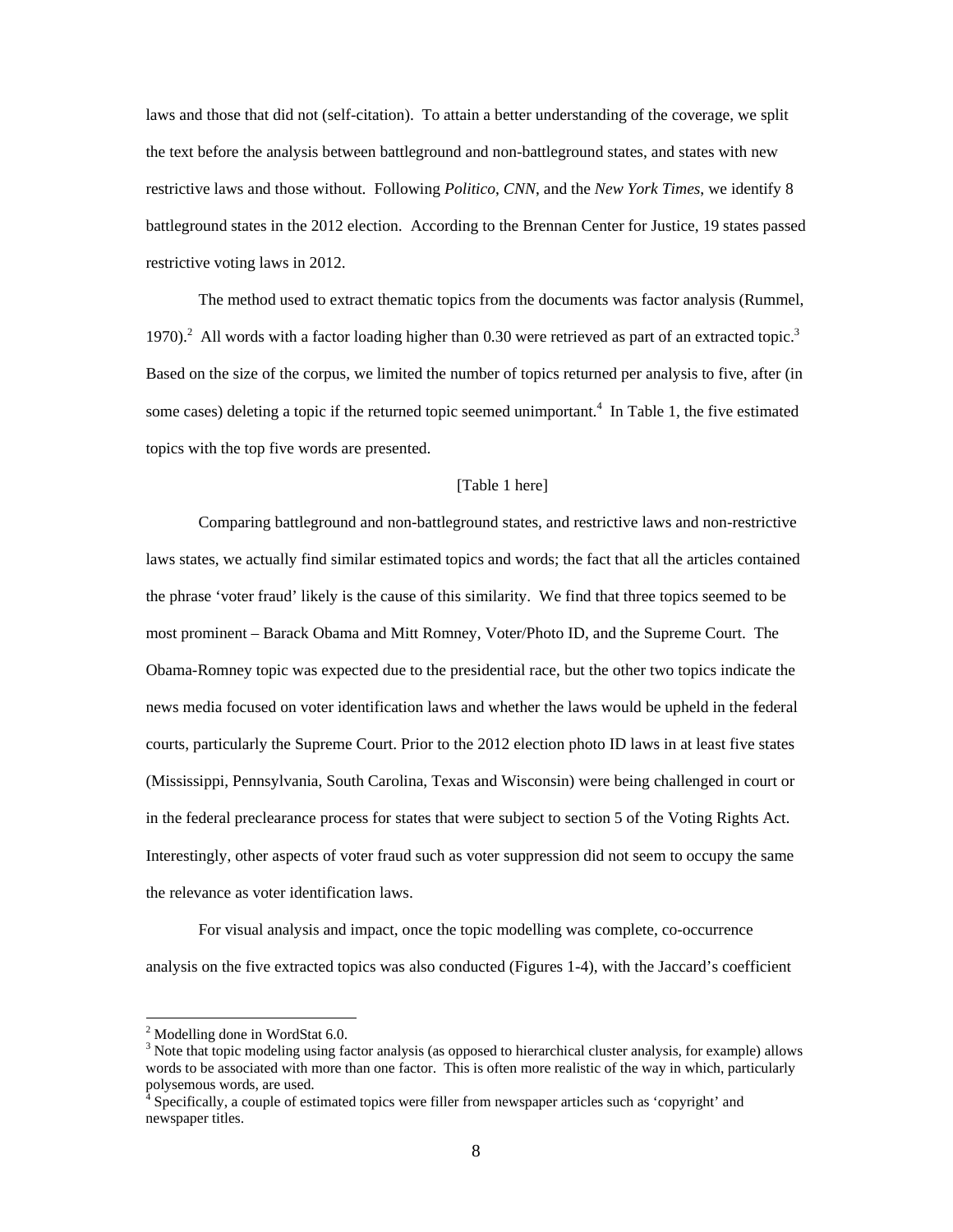being the index used.<sup>5</sup> These figures merely give an idea of the strength of the relationship of the thematic topics across the newspaper articles; a high coefficient tells us that the two topics frequently were discussed together, while a low coefficient indicates that the topics were not as often discussed together within the newspaper articles.

# [Figures 1-4 here]

As with the estimated topics and words, the co-occurrence analysis demonstrates a similarity between newspapers. The topics with the strongest relationships appear to be voter identification laws and Election Day, and voter identification laws and the Supreme Court. Perhaps the most interesting result is the strong relationship between voter identification materials and the Supreme Court for states that recently passed restrictive voting laws (Figure 3). The Jaccard's coefficient between these two topics is .742, much higher than any other coefficients, strongly suggesting that newspapers in these states frequently discussed voter identification laws along with court rulings to uphold or delay enforcement of voter ID laws.

#### *KWIC*

Frequency analysis revealed the most common keywords and phrases utilized across the documents. Focusing on 36 of them, a keyword-in-context (KWIC) analysis was then done on each particular keyword and phrase in order to understand how they were being used (i.e., in what context) in the documents. KWIC is useful for assessing the general usage of a word or phrase in a document, whether it is used in a consistent manner or not (i.e., always negatively, or always positively).

A KWIC algorithm retrieves from a selected document (or set of documents) all of the occurrences of a particular word or phrase, and then allows the user to view the text surrounding that phrase or keyword. For this project the KWIC analysis was done by sentence length (meaning the entire sentence around the given keyword or phrase was retrieved) and all of the accumulated sentences for a particular phrase or keyword were later used in determining sentiment.

<sup>&</sup>lt;sup>5</sup> The Jaccard's coefficient is computed as  $\frac{a}{(a+b+c)}$ , where *a* represents documents where both thematic topics occur, and *b* and *c* represent documents where one thematic topic, but not the other, is found.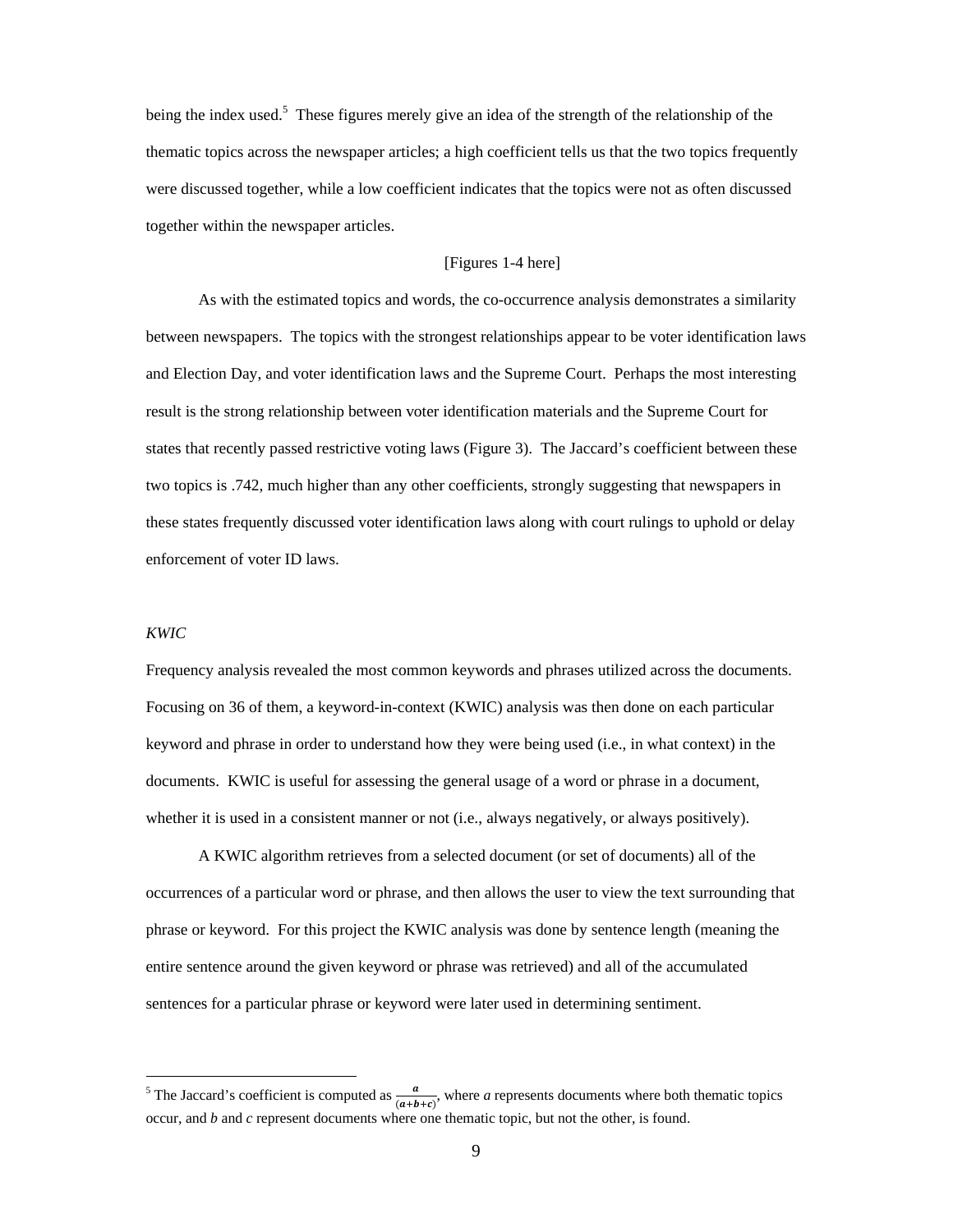In Table 2, we list the most common voter fraud-related terms and phrases in the coverage along with the state/newspaper where it was used the most.

### [Table 2 here]

 As suggested by the topic models, the most common phrases dealt with voter IDs, ID laws, and voter registration. We find that 35.1 percent of the articles in our data included reference to 'Voter ID', 21.1 percent included reference to 'ID Law', and 28 percent to 'Voter Registration.' Interestingly, the first phrase dealing with negative consequences of the voter ID laws is 'Civil Rights' with 11.7 percent of articles mentioning it, making it only the twenty-fourth most mentioned phrase. You have to go further down the list in Table 2 to locate a more specific negative term – 'Voter Suppression' was included in only 8.9 percent of articles. Clearly, concerns over voter registration and voter ID dominated the news agenda with apparently less attention to the potentially harmful aspects of the laws. The results confirm that photo ID laws were the dominant policy discussed for combatting voter fraud around 2012.

### *Sentiment*

We also considered the sentiment/tone of common terms and phrases in voter fraud coverage. We were interested in assessing whether certain phrases were treated more negatively or positively by the news media. We used the automated text analysis dictionary *Lexicoder Sentiment Dictionary* (LSD) to analyse the sentiment of 33 common and exemplar phrases (Daku, Soroka, &Young, 2011; Young and Soroka, 2012a, 2012b).  $6$  As a form of KWIC, we gathered the sentence surrounding each phrase and analysed it for the degree of positive and negative words. All the words for each phrase were then compiled into a measure of net tone using the formula: (number of positive words – number of negative words)/(total words – total excluded words) (Young & Soroka, 2012b).

# [Table 3 here]

 In Table 3, we include the average net tone for all 33 phrases analysed, along with a few exemplar cases, split between battleground and non-battleground states and states that recently passed

<sup>&</sup>lt;sup>6</sup> We supplemented the most common phrases with longer phrases that *a priori* are related to voter fraud such as 'Evidence of Voter Fraud' and 'Allegations of Voter Fraud'.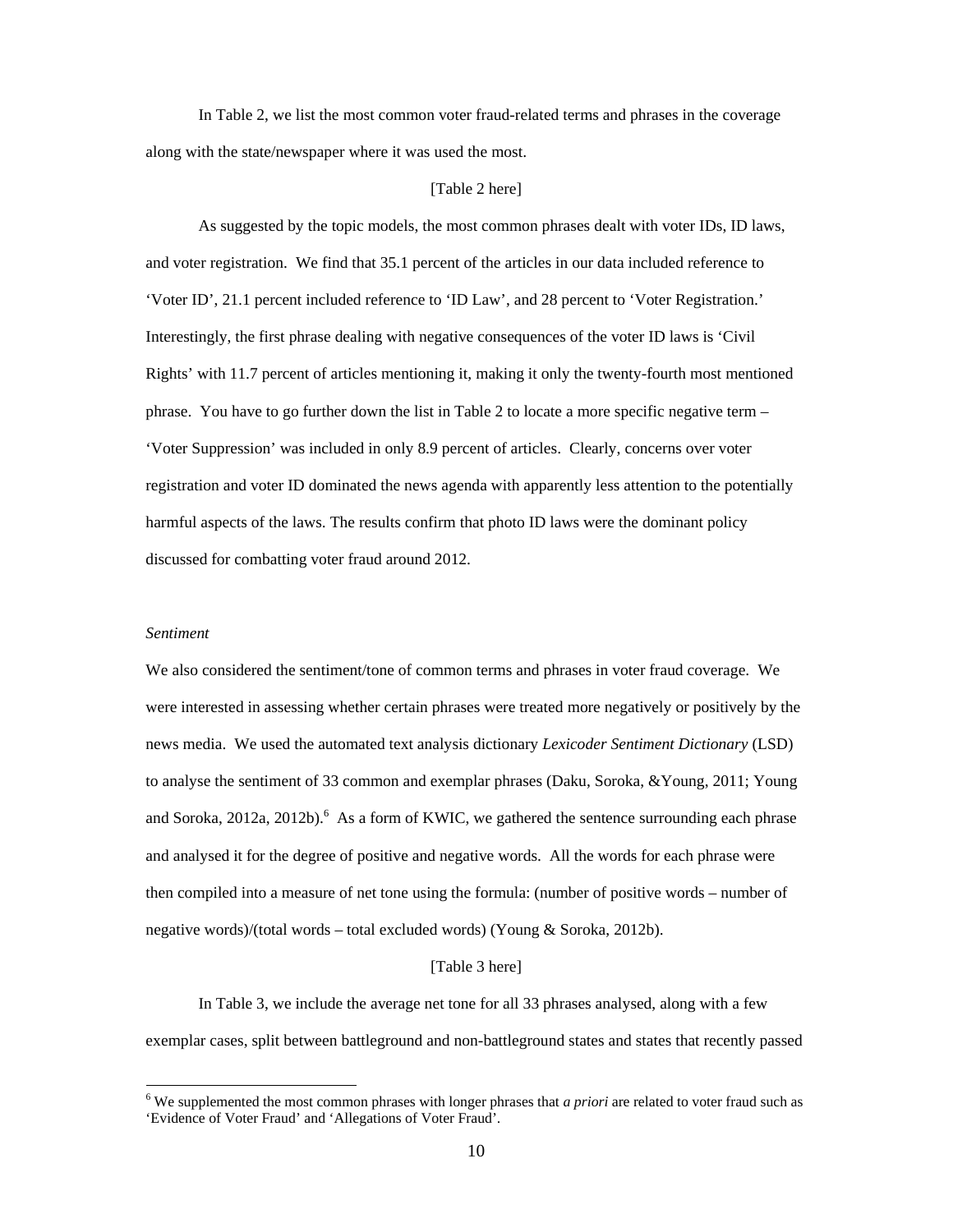restrictive voting laws and those that had not. We find that newspapers in battleground and restrictive law states used more negative words, on average, in their voter fraud coverage than newspapers in non-battleground and non-restrictive law states. While we were not able to sort out the sources of each use of a phrase, it appears that campaigns may have pushed more negative rhetoric about alleged voter fraud into campaign coverage.

 From the four exemplar cases in Table 3 we see that battleground states and states that recently passed restrictive voting laws had much more negative tone surrounding discussion of 'Allegations of Voter Fraud' and 'Illegal Voters'. Interestingly, we find that restrictive law states treated 'Disenfranchisement' more positively than states that did not pass restrictive laws. One's expectation is likely the reverse – restrictive voting laws might create disenfranchisement which one would expect to be treated negatively in the press. Lastly, we find that restrictive law states discussed 'Evidence of Voter Fraud' considerably more negatively than states that had not passed a restrictive law. These laws are designed to prevent voter fraud and were passed with the pretext of evidence. Thus, it may be that the press in these states referred to the negative aspects of voter fraud, while papers in other states simply treated the evidence in a more neutral manner.

### **Multivariate Analysis**

### *Variables*

We consider a number of predictor variables to explain press coverage on voter fraud. We group the variables into supply-side and demand-side influences on whether or not the state and local media cover voter fraud. Supply-side influences reflect the supply of newsworthy opportunities to cover voter fraud based on the frequency of official investigations or elite debates about the issue. On the supply-side, we include total campaign spending on television advertising by media market for the 2012 presidential elections, whether a state passed a restrictive voter law in 2012, the number of alleged voter fraud cases in 2012, and the percentage of state legislators per state who are members of the American Legislative Exchange Council  $(ALEC)$ .<sup>7</sup> Demand-side influences reflect characteristics

<sup>&</sup>lt;sup>7</sup> We also tried analyses including total number of alleged voter fraud cases since 2000, whether a state had a Republican Secretary of State (the individual often in charge of pursuing fraud cases), and whether a state had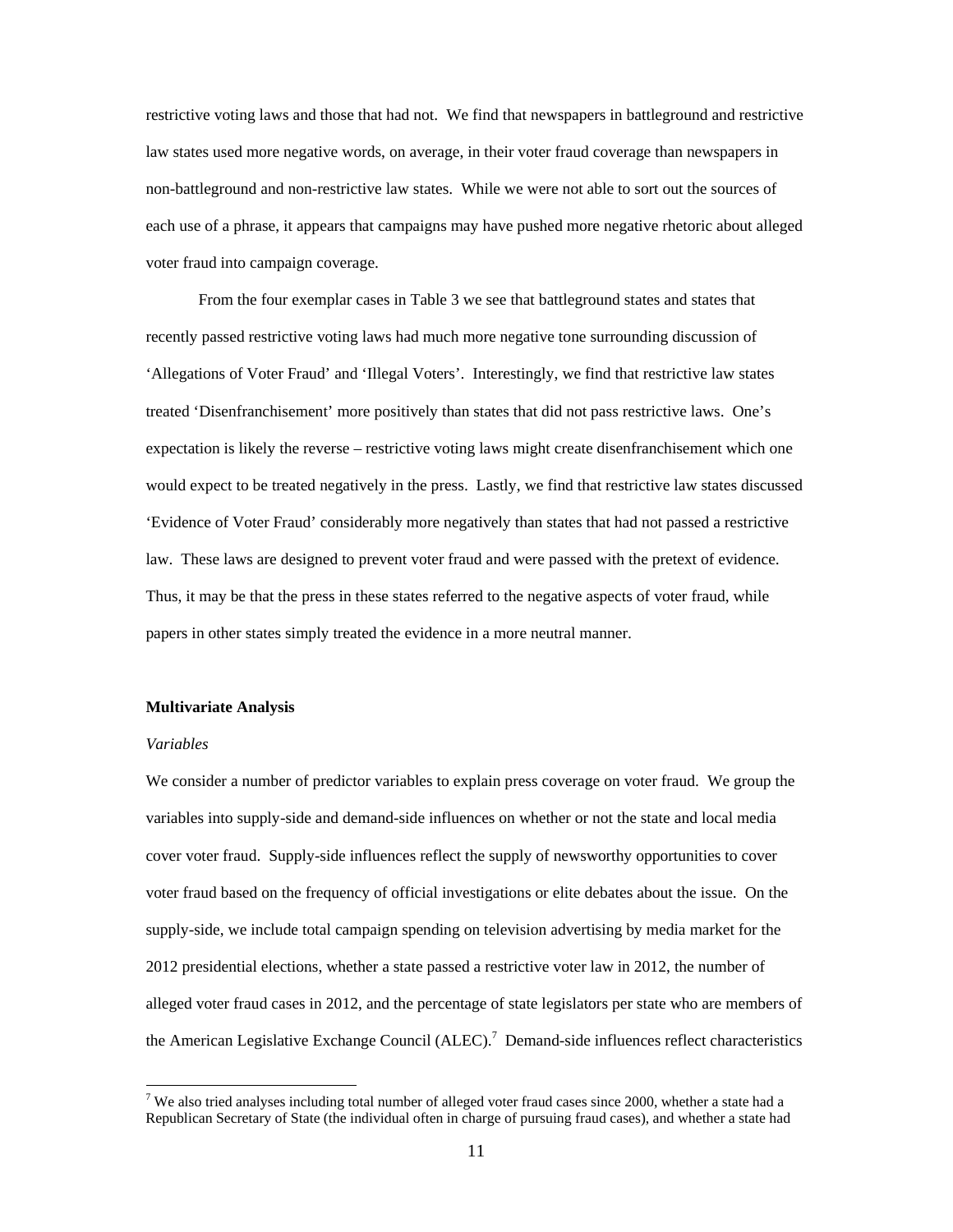of consumers who may demand more press attention to certain aspects of voter fraud. On the demand-side, we consider political partisanship and race characteristics of each paper's media market.<sup>8</sup> We also include newspaper circulation as a control for newspapers' resources.

 Instead of simply using a dummy variable for battleground states, we use the total spending on television advertising by media market for both presidential candidates and on behalf of the candidates in the 2012 elections. The logic is that presidential campaigns really only spend money in battleground states and thus spending is a more precise measure of campaigns' efforts at messaging and agenda setting.<sup>9</sup> Further, with so much at stake, individuals and groups alleging voter fraud are likely to target these states in an attempt to mobilize their base (Hasen, 2012). Conversely, not only do non-battleground states lack the influx of resources and attention found in battleground states, the winner of the presidential contest in those states is a foregone conclusion. When the outcome of an election is already decided, the media have less incentive to report on voter fraud or the potential impact on the election result (Fogarty, 2013; Zaller, 1999). We use data and information from Kantar Media/CMAG and the *Washington Post* for the media market television ad spending measure. Our measure combines all spending and is scaled by millions in the analysis.<sup>10</sup>

Many state legislatures have passed restrictive voter laws over the past decade (Brennan Center for Justice, 2013). For media covering state politics, state legislatures passing restrictive voter laws supplies information and events that make it easier for journalists to cover these issues. Therefore, we expect that newspapers in states where restrictive voting laws have recently been passed will be concerned with more and different aspects of voter fraud than other states. For example, coverage in these states may focus on the legality of the laws and whether or not they will prevent fraud. According to the Brennan Center for Justice, 19 states passed restrictive voting laws in 2012. We include a dummy variable for these states  $(1 =$  passed a law).

<u> La Carlo de la Carlo de la Carlo de la Carlo de la Carlo de la Carlo de la Carlo de la Carlo de la Carlo de l</u>

Republican control of the legislator and governorship. None of the variables were statistically significant predictors of press coverage of voter fraud.

 $8$  We use media market-level data for the demand-side predictors as it more accurately reflects audience pressures on news outlets. Except for campaign spending, we leave the supply-side predictors at the state-level as it is difficult if not impossible to disaggregate some of the measures to the media-market level. 9 Spending and a battleground state dummy are correlated at .80.

 $10\text{ }\text{We}$  broke out Republican and Democratic spending and the results are nearly identical to overall spending. Further, all three spending measures were highly correlated (>.90).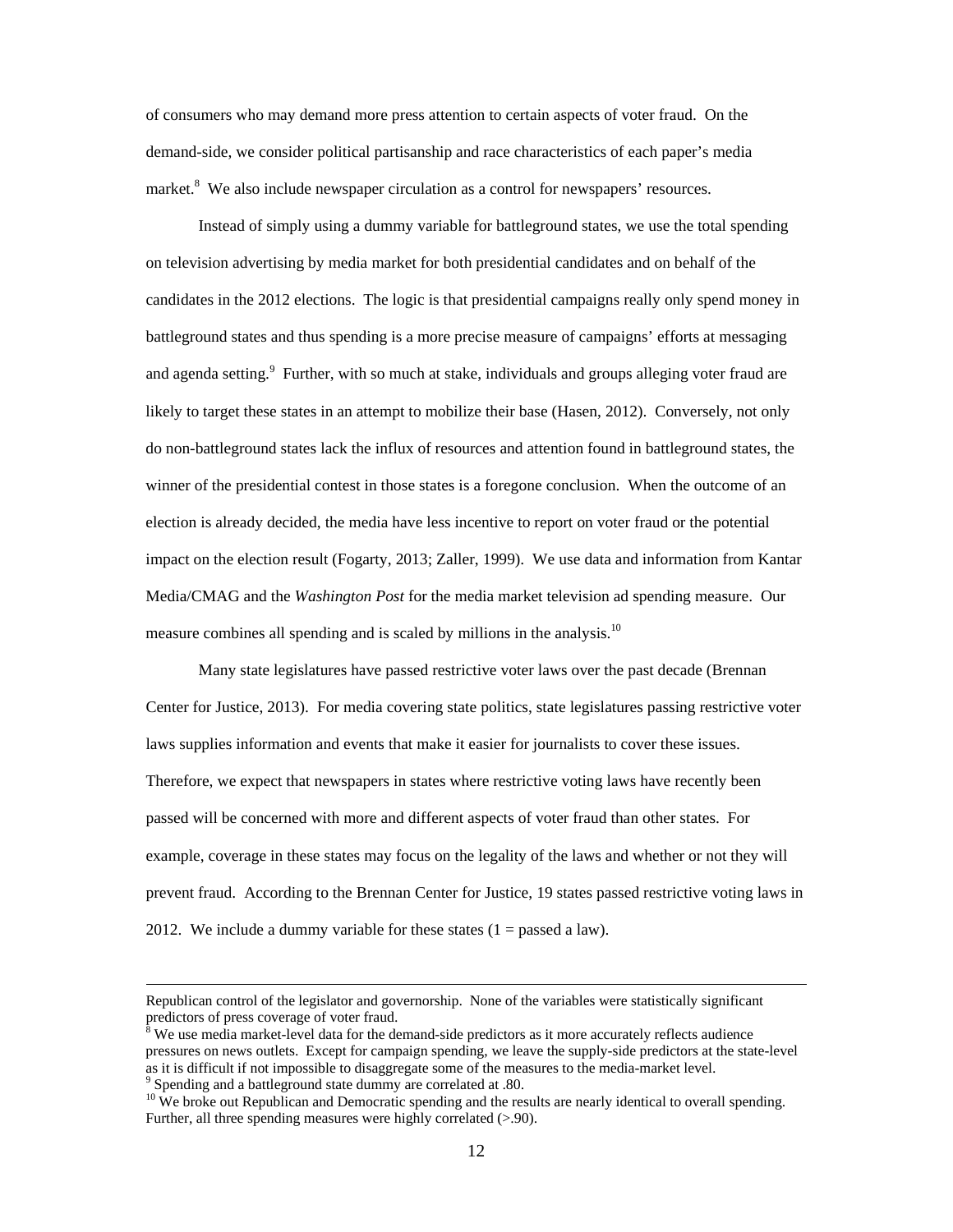Another supply-side variable is whether any alleged voter fraud cases existed during the election year. In the context of event-driven news, alleged voter fraud cases that emerge surely will gain the media's attention (Bennett & Livingston, 2003). Using data from News21 (Kahn & Carson, 2012), we include a variable measuring the number of alleged voter fraud cases in each state during  $2012<sup>11</sup>$  A majority of the states had 0 cases during 2012 with the most activity in Wisconsin (6 cases) and New Mexico (9 cases).

ALEC is a non-profit organization that advances limited government and devolution. ALEC directly affects policy by providing 'model bills' that state legislators can simply introduce to their legislatures that advance ALEC's and its members' interests (Pilkington & Goldenberg, 2013). Many of the restrictive laws recently passed in the states, particularly voter identification laws, came from ALEC's model bills (Brennan Center for Justice, 2013; Center for Media and Democracy, 2013). We include the percentage of state legislators per state who are members of ALEC (Center for Media and Democracy, 2013) as a measure of outside influence on states regarding voter fraud. The median was 15.5% of state legislators in ALEC per state, with a minimum of 1.4% of New York state legislators in ALEC and a maximum of 37.8% of Arizona state legislators in ALEC. We expect that newspapers in states with higher percentages of state legislators in ALEC will have more coverage of voter identification laws and threats to electoral integrity.

In creating the news, the media also must consider demand-side factors or, more specifically, the audience. Simply put, the audience wants news that is of interest and importance to them in their daily lives (Zaller, 1999). With regards to voter fraud coverage, demographics and the political interests of an audience should help dictate the issues covered and the content therein.

The first demand-side variable we include in the analysis is the presidential vote percent difference in each media market for 2012. As conservative elites have driven much of the discussion and legislation surrounding voter fraud (Dreier & Martin, 2010), we expect media markets that voted more Republican will have increased news attention of certain aspects of voter fraud, and vice-versa.

 $11$  We considered that voter fraud cases could be endogenous, as press coverage of fraud allegations could prompt an official investigation. However, removing the fraud cases variable from our analyses does not change the results reported below.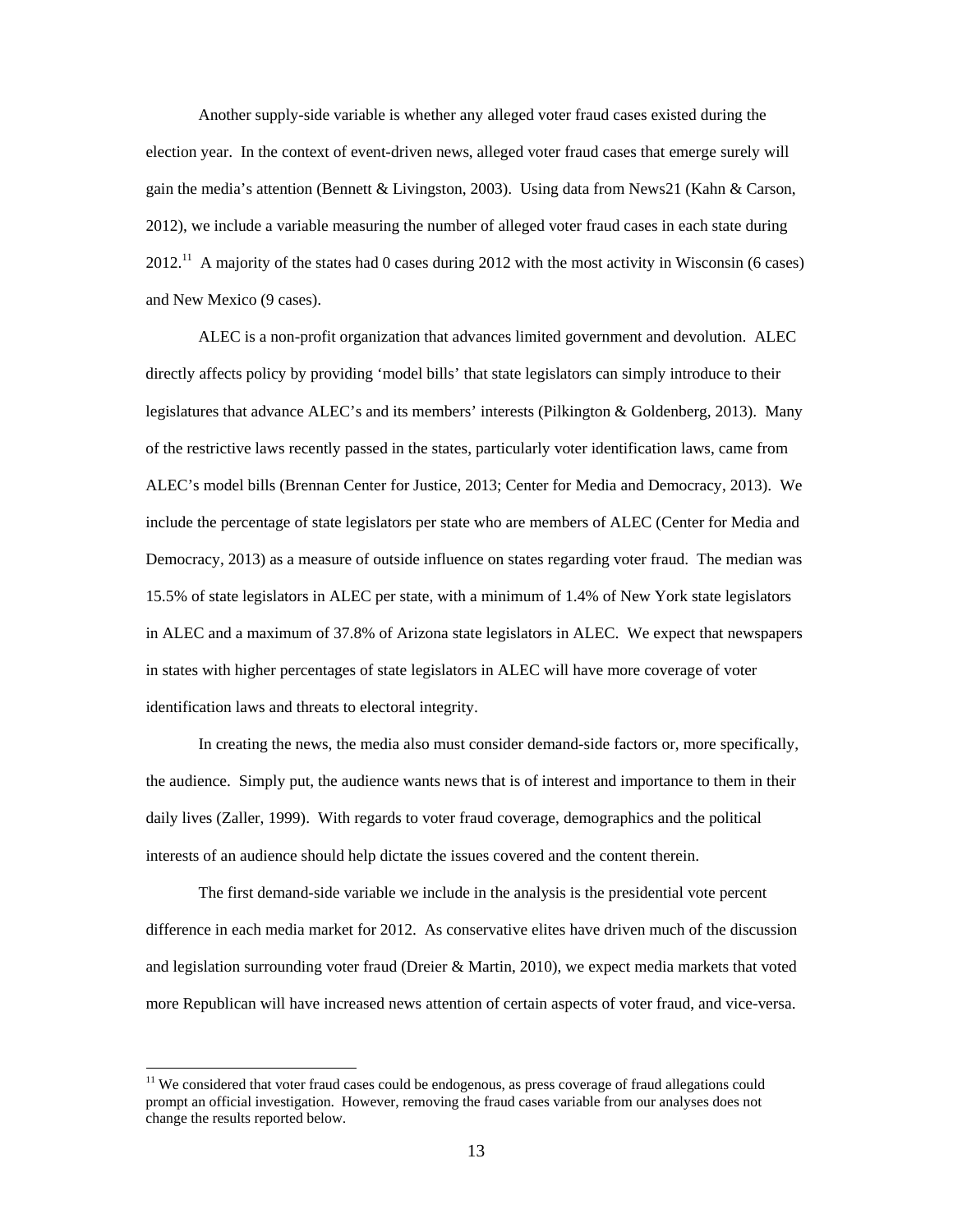Our measure simply is the percentage voting for Obama minus the percentage voting for Romney for each media market.

We also consider the percentage of black and Hispanic residents per media market (Nielsen, 2014a, 2014b) as some claim that voter fraud charges and restrictive voting laws are intended to discourage voter participation by racial and ethnic minorities (Wang, 2012; Schultz, 2008). Those most affected by new voting laws should have heightened interest in news on the laws. However, many individuals often are unaware of changes in voting laws (Wilson & Brewer, 2013). In these circumstances, journalists might provide pertinent information to voters concerning changes in laws and ways to make sure their vote will be counted. With these two considerations, we expect that newspapers in media markets with higher percentages of black and Hispanic residents will have higher coverage of certain aspects of voter fraud.<sup>12</sup>

### *Analysis*

In Table 5, we model overall coverage of voter fraud and the number of mentions of eight exemplar phrases in the press. We concern ourselves with mentions of phrases, instead of percentage article use, since the repeating of phrases is a common campaign strategy to affect the news agenda. As our outcome variables are counts, we use Poisson, Negative Binomial, and Poisson Inverse Gaussian regression to explain coverage (Cameron & Trivedi, 2013; Hilbe, 2014).<sup>13</sup>

# [Table 5 Here]

First, consistent with recent research (self-citation), we find that states with increased presidential television ad spending and states that recently passed a restrictive voting law had significantly more coverage of voter fraud. Particularly, restrictive law states are expected to have 10 to 20 more articles on voter fraud compared to non-restrictive law states as campaign spending increases.<sup>14</sup>

<sup>&</sup>lt;sup>12</sup> Table 4 includes descriptive information about the variables.

<sup>&</sup>lt;sup>13</sup> Model selection for each outcome variable was dictated by likelihood-ratio tests of the overdispersion parameter alpha and comparisons of AIC and BIC.

 $^{14}$  All interpretations were done in Stata 13.0 using SPOST9 (Long & Freese, 2006).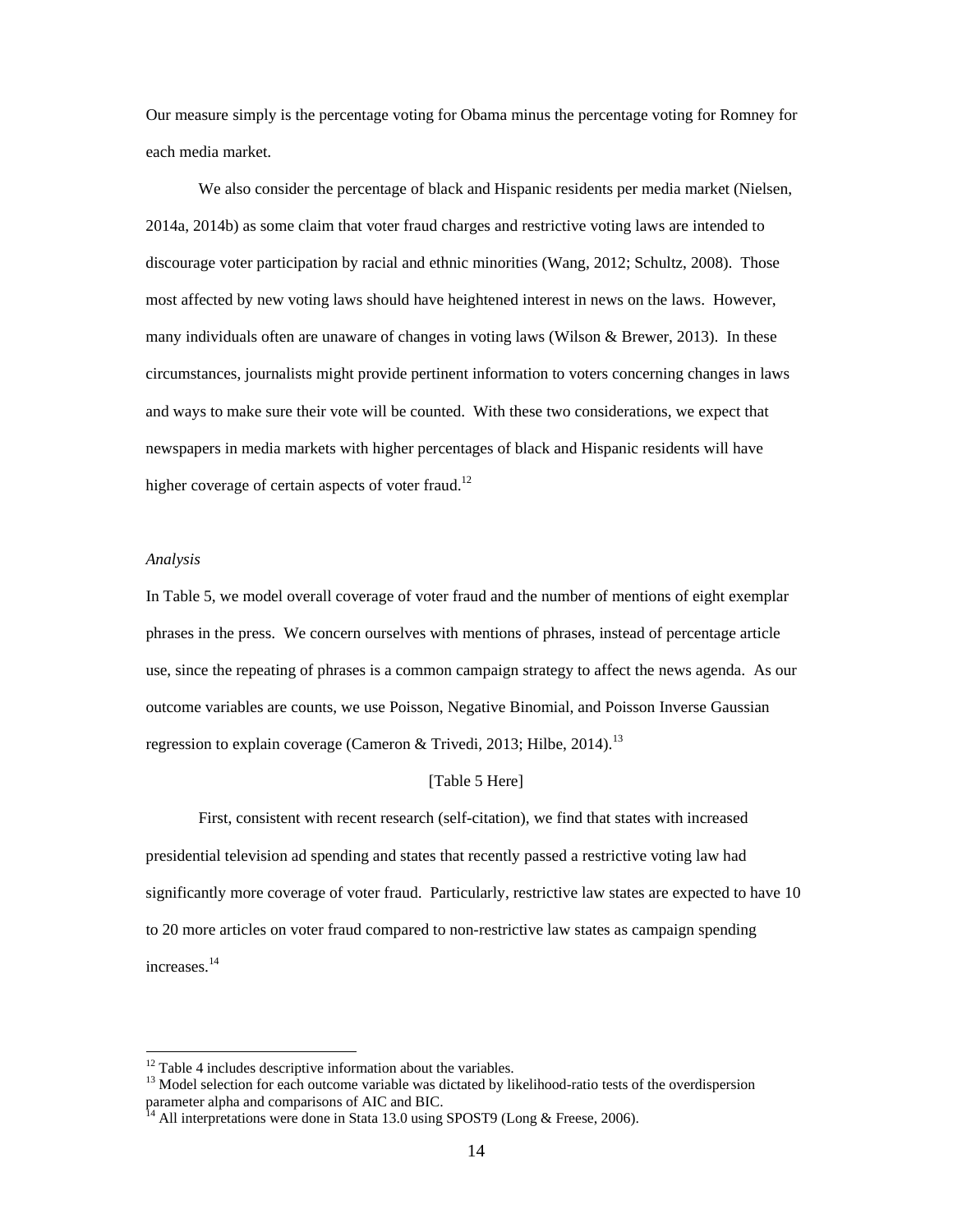Our more compelling interest is whether any predictors affected mentions of certain aspects of voter fraud. Looking across the eight issues, we see that only presidential spending and restrictive law states had a consistent statistically significant effect on mentions in the press. The demand-side predictors did not appear to have a consistent significant effect on press coverage. Interestingly, we find that the number of voter fraud cases did not have a significant effect on coverage. This suggests that voter fraud coverage is not related to empirical evidence of fraud.

Spending had a positive and significant effect on mentions of 'Voter Registration' and 'Voter Rolls', while the restrictive law dummy had a positive significant effect on mentions of 'ID Law', 'Voter Registration', 'Voter ID', 'Voter Suppression', and 'Electoral Misconduct'. As suggested by the co-occurrence and KWIC analyses, newspaper coverage in states with new restrictive voting laws focused more on the laws and voter registration.

Interestingly, states with restrictive laws are expected to have 8 more mentions of voter suppression than other states.<sup>15</sup> As discussed previously, the negative consequences of some of the restrictive voting laws did not appear as prominent in the descriptive analysis of the news than the laws themselves and how they would limit fraud. This result suggests that the media did concern themselves with how the new laws may suppress turnout during the election. However, this did not appear contingent on audience demographics.

 Additionally, the predicted mentions for voter registration stand-out: we find that at the maximum spending amount, around \$60 million, newspapers in states with new restrictive laws are expected to have around 55 mentions of voter registration, while states without new laws are expected to have only 17 mentions. As noted above, campaigns traditionally focus on increasing turnout of their side, of which voter registration is the first step. However, states with restrictive voting laws appear to have added a new wrinkle to turnout strategies.

# **Conclusion**

 Understanding the disconnect between the public's beliefs and the evidence of voter fraud is not just important for this issue, but also for other political and societal belief-evidence gaps (e.g.,

<sup>&</sup>lt;sup>15</sup> Interactions between spending and restrictive laws were not statistically significant.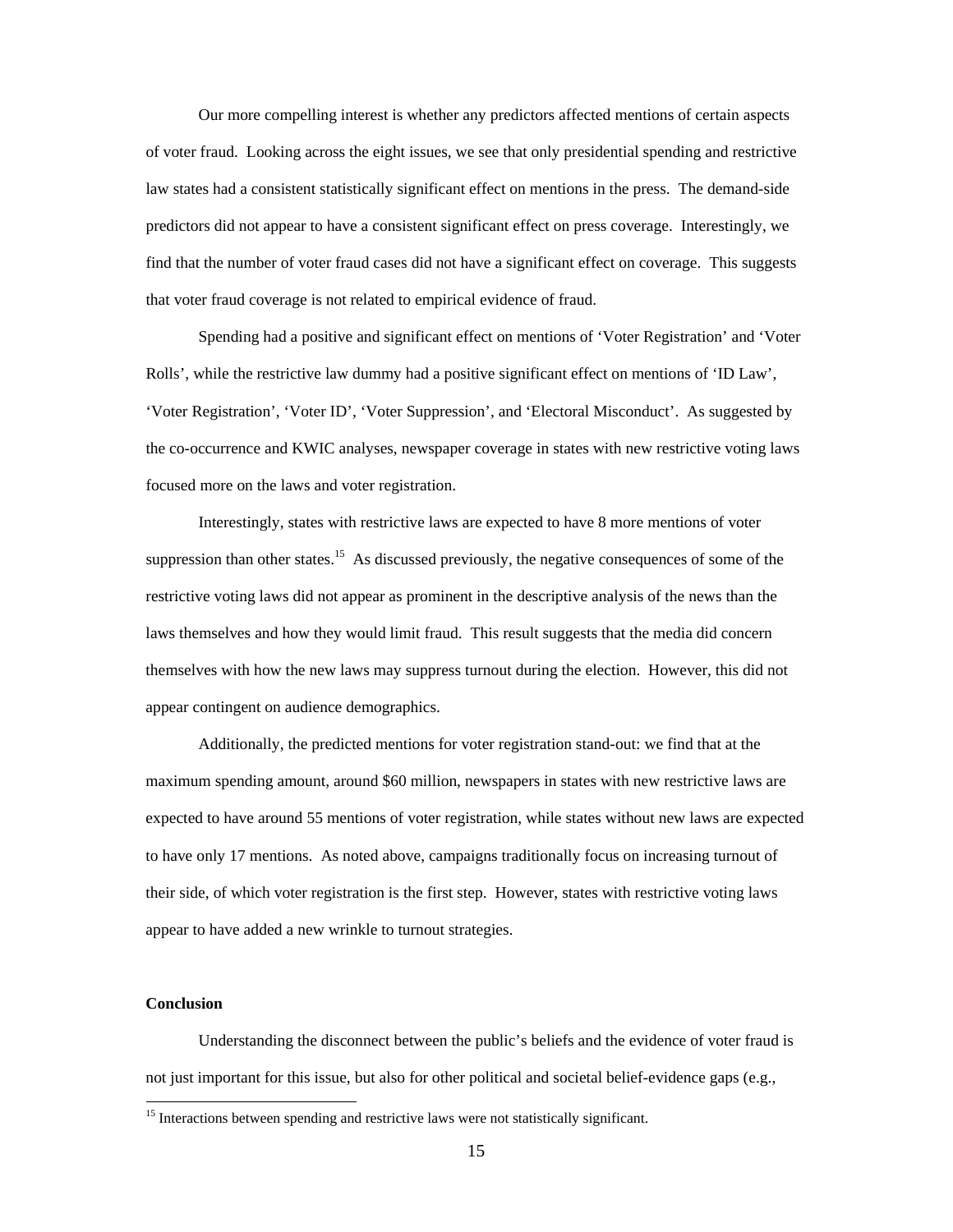Nyhan & Reifler, 2010; Nyhan & Reifler, 2015). We seek to understand the gap by examining how the news media cover voter fraud in the U.S. Like many political issues, citizens probably have no direct experience with voter fraud and thus their beliefs and opinions must come through elite cues and media coverage.

 In this paper, we demonstrate several important aspects of voter fraud coverage in the U.S. media. First, we find that the topics and phrases most prominent in coverage involved voter identification laws and the Supreme Court. Second, newspapers in states that recently passed a restrictive voting law covered voter fraud substantially different than papers in other states. These papers heavily discussed voter identification laws in connection with the courts, used more negative language, and covered particular aspects of voter fraud more than elsewhere. The regression analysis showed papers in recently passed restrictive law states, unlike other papers, also discussed voter suppression in conjunction with voter identification laws and fraud. Third, states where presidential campaigns spend the most money, generally battleground states, had more press attention to voter fraud and voter registration in particular. Finally, we find that the number of fraud cases in a state is not related to the amount or types of media coverage.

 In sum, our results suggest that media coverage of voter fraud is based on actions by political elites and less by facts on the ground. The prominence of 'voter identification' in voter fraud-related coverage during the 2012 elections is a GOP free media messaging success story. By state legislatures passing new restrictive voting laws, Republican could be seen as taking action and solving problems, and not standing by allowing 'tainted' elections. The media appear to have carried this messaging to their readers. Additionally, our findings indicate that newspapers did not considering audience preferences concerning voter fraud, thus potentially allowing even stronger agenda setting effects by elites.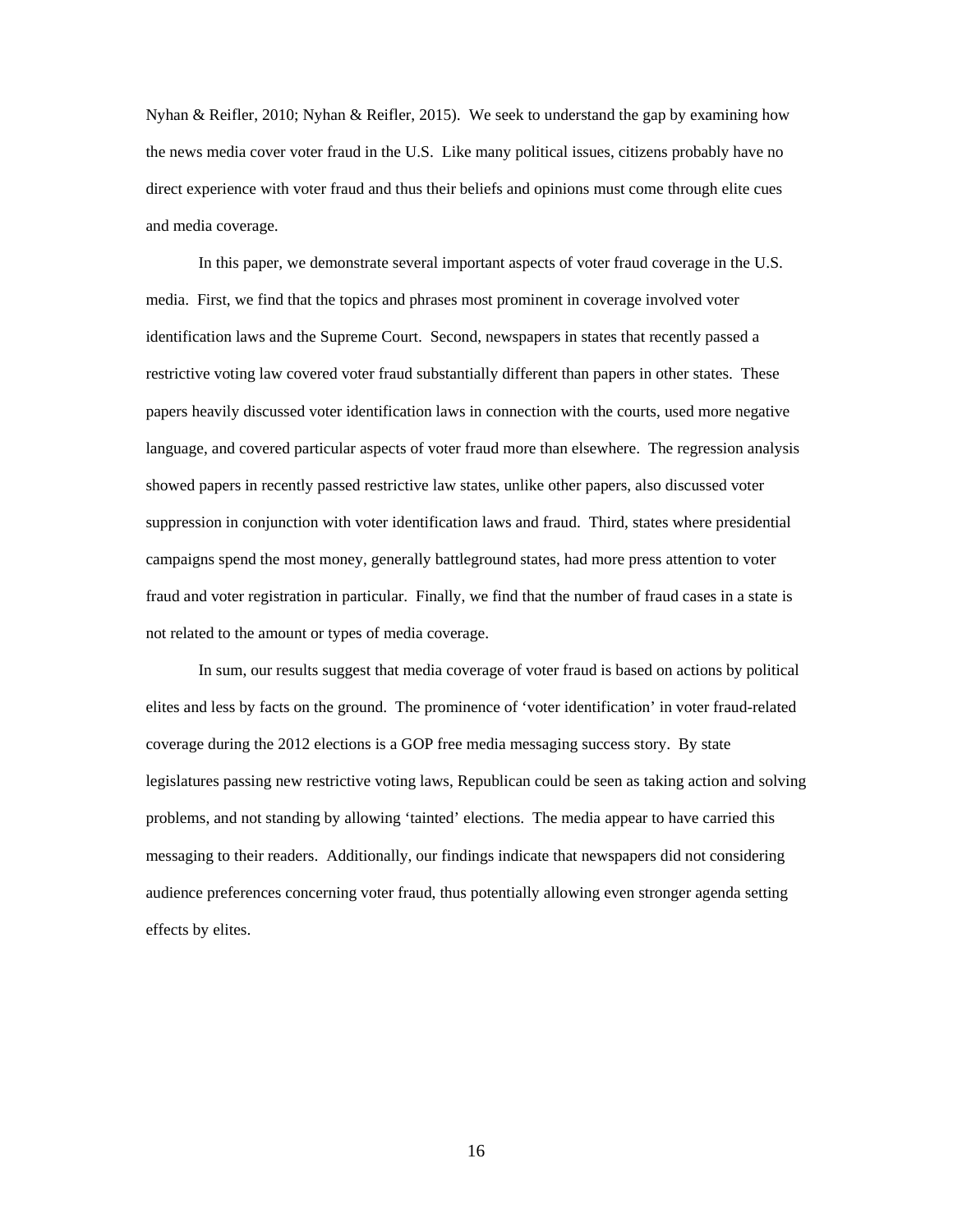#### **References**

- Ahlquist, J. S., Mayer, K. R., & Jackman, S. (2014). Alien abduction and voter impersonation in the 2012 U.S. general election: Evidence from a survey list experiment. *Election Law Journal*, *36*, 460-475.
- Ansolabehere, S., & Persily, N. (2008). Vote fraud in the eye of the beholder: The role of public opinion in the challenge to voter identification requirements. *Harvard Law Review*, *121*, 1737-1774.
- Atkeson, L. R., Alvarez, R. M., Hall, T. E., & Sinclair, J. A. (2014). Balancing fraud prevention and electoral participation: Attitudes toward voter identification. *Social Science Quarterly*, *95*, 1381-1398.
- Barreto, M. A., Nuño, S. A., & Sanchez, G. R. (2009). The disproportionate impact of voter id requirements on the electorate: Evidence from Indiana. *PS*, *42*, 111-116.
- Beaulieu, E. (2014). From voter id to party id: How political affect perceptions of election fraud in the U.S. *Electoral Studies*, *35*, 24-32.
- Bennett, L. W. (1990). Toward a theory of press-state relations in the United States. *Journal of Communication*, *40*, 103-125.
- Bensel, R F. (2004). *The American ballot box in the mid-nineteenth century*. New York: Cambridge University Press.
- Bentele, K. G., & O'Brien, E. E. (2013). Jim Crow 2.0? Why states consider and adopt restrictive voter access policies. *Perspectives on Politics*, *11*, 1088-1116.
- Bowler, S., Brunell, T., Donovan, T., & Gronke, P. (2015). Election Administration and Perceptions of Fair Elections. *Electoral Studies*, *38*, 1-9.
- Brennan Center for Justice. (2013). Voting rights & elections. Retrieved from http://www.brennancenter.org/issues/voting-rights-elections
- Bump, P. (2014, October 13). The disconnect between voter id laws and voter fraud. *The Washington Post*. Retrieved from https://www.washingtonpost.com/news/thefix/wp/2014/10/13/the-disconnect-between-voter-id-laws-and-voter-fraud/

Cameron, C. A., & Trivedi, P. K. (2013). *Regression analysis of count data* (2<sup>nd</sup> ed.). New York: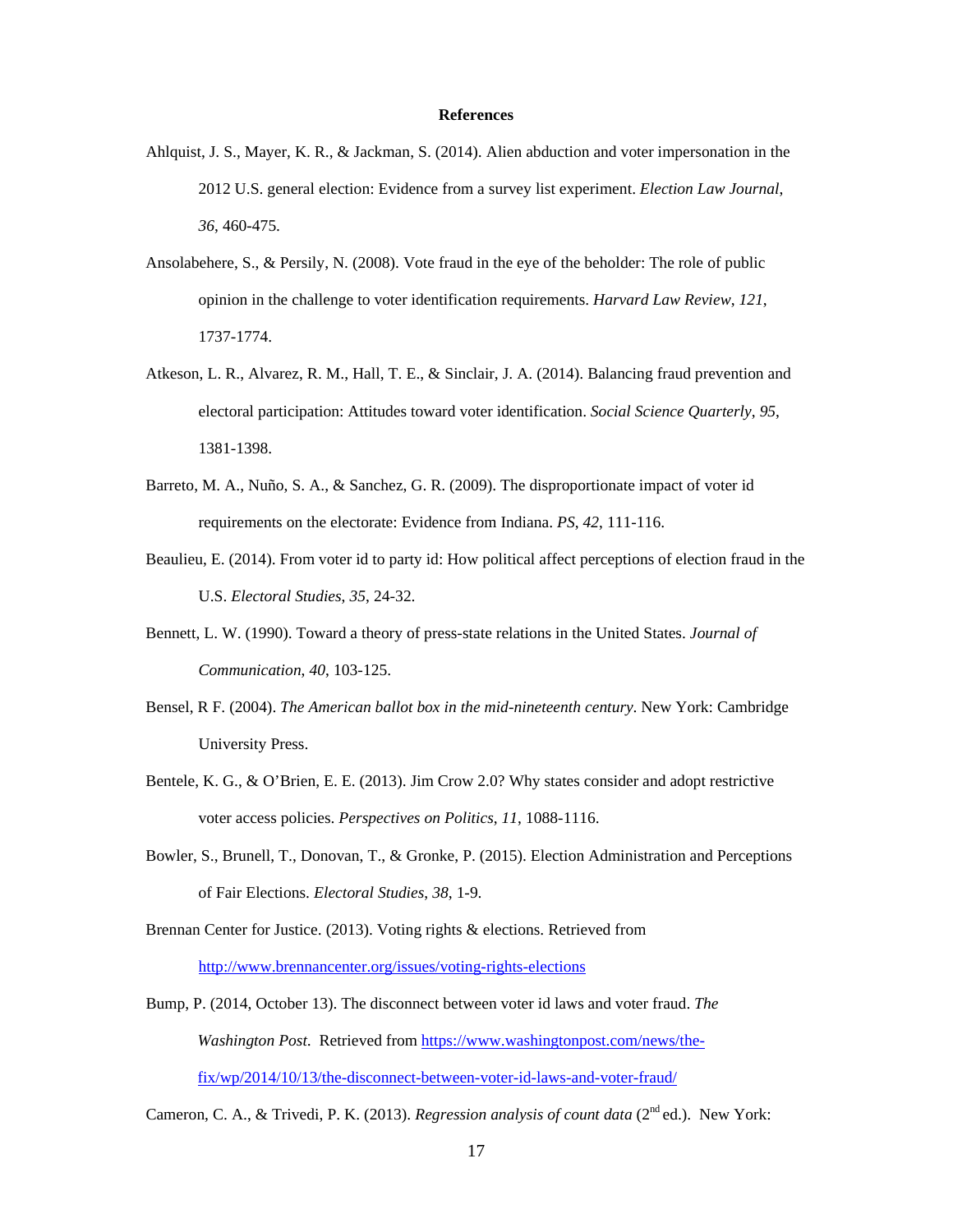Cambridge University Press.

- Campbell, T. (2006). *Deliver the vote: A history of election fraud, an American political tradition 1792-2004*. New York: Basic Books.
- Center for Media and Democracy. (2013). *ALEC exposed*. Retrieved from http://www.alecexposed.org/wiki/ALEC\_Exposed
- Christensen, R., & Schultz, T. J. (2014). Identifying election fraud using orphan and low propensity voters. *American Politics Research*, *42*, 311-337.
- Cook, T. E. (1998). *Governing with the news: The news media as a political institution*. Chicago, IL: University of Chicago Press.
- Daku, M., Soroka, S., & Young, L. (2011). Lexicoder, version 2.0 (software), McGill University, Montreal, Canada.
- Dreier, P., & Martin, C. R. (2010). How ACORN was framed: Political controversy and media agenda setting. *Perspectives on Politics*, *8*, 761-792.
- Druckman, J. N., Kifer, M. J., & Parkin, M. (2009). Campaign communications in U.S. congressional elections. *American Political Science Review*, *103*, 343-366.
- Fogarty, B. J. (2013). Scandals, news coverage, and the 2006 congressional elections. *Political Communication*, *30*, 419-433.
- Gans, H. (1979). *Deciding what's news*. New York, NY: Pantheon.
- Grimmer, J., & Stewart, B. (2013). Text as data: The promise and pitfalls of automatic content analysis methods for political texts. *Political Analysis*, *21*, 267-297.
- Hasen, R. (2012). *The voting wars*. New Haven, CT: Yale University Press.
- Hilbe, J. M. (2014). *Modeling count data*. New York: Cambridge University Press.
- Jacobs, L. R., & Shapiro, R. Y. (1994). Issues, candidate image, and priming: The use of private polls in Kennedy's 1960 presidential campaign. *American Political Science Review*, *88*, 527-40.
- Kahn, N., & Carson, C. (2012). *News21*, Retrieved from http://votingrights.news21.com/article/election-fraud/
- Kinder, D. R., & Iyengar, S. (1989). *News that matters*. Chicago: University of Chicago Press.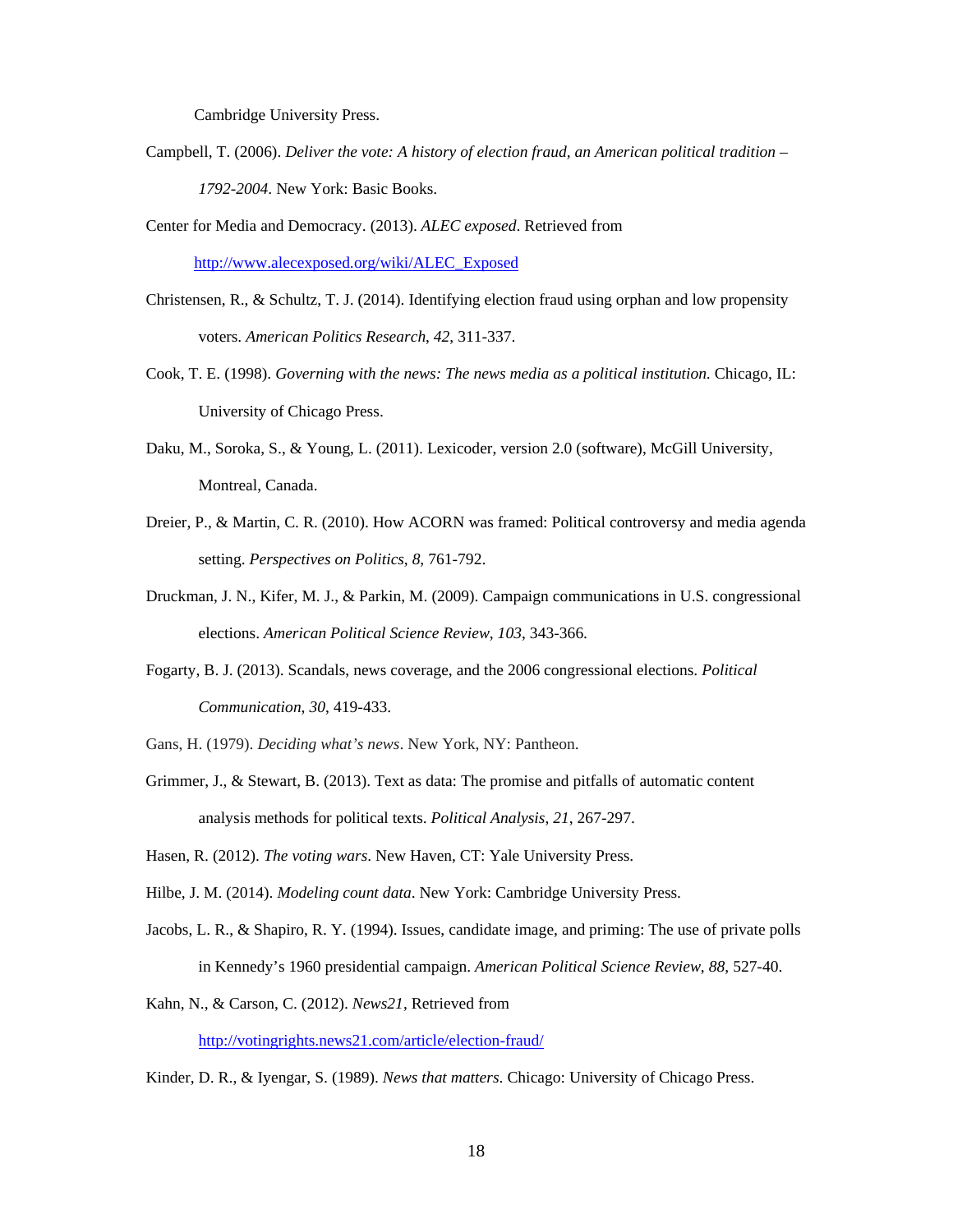- Kousser, J. M. (1974). *The shaping of southern politics: Suffrage restriction and the establishment of the one-party south, 1880-1910*. New Haven, CT: Yale University Press.
- Levitt, J. (2014, August 6). A comprehensive investigation of voter impersonation finds 31 credible incidents out of one billion ballots cast. *Washington Post*. Retrieved from http://www.washingtonpost.com/blogs/wonkblog/wp/2014/08/06/a-comprehensiveinvestigation-of-voter-impersonation-finds-31-credible-incidents-out-of-one-billion-ballotscast/).
- Levitt, J. (2007). "The truth about voter fraud." Retrieved from http://ssrn.com/abstract=1647224.
- Long, J. S., & Freese, J. (2006). *Regression models for categorical dependent variables using Stata*  $(2<sup>nd</sup> Ed.)$ . College Station, TX: Stata Press.
- McCombs, M., & Shaw, D. (1972). The agenda-setting function of mass media. *Public Opinion Quarterly*, *36*, 176-187.

Minnite, L. (2010). *The myth of voter fraud*. Ithaca, NY: Cornell University Press.

- Mutz, D. (1995). Effects of horse-race coverage on campaign coffers: strategic contributing in presidential primaries. *Journal of Politics*, *57*, 1015-1042.
- Nielsen Company. (2014a). Local television market universe estimates: Black or African American TV homes. Effective September 27, 2014.
- Nielsen Company. (2014b). Local television market universe estimates: Hispanic or Latino American TV Homes. Effective September 27, 2014.
- Nyhan, B., & Reifler, J. (2010). When corrections fail: The persistence of political misperceptions. *Political Behavior*, *32*, 303-330.
- Nyhan, B., & Reifler, J. (2015). Does correcting myths about flu vaccine work? An experimental evaluation of the effects of corrective information. *Vaccine*, *33*, 459-464.
- Pilkington, E., & Goldenberg, S. (2013, December 3). ALEC facing funding crisis from donor exodus in wake of Trayvon Martin row. *The Guardian*. Retrieved from http://www.theguardian.com/world/2013/dec/03/alec-funding-crisis-big-donors-trayvonmartin
- Rocha, R. R., & Matsubayashi, T. (2014). The politics of race and voter id laws in the states: The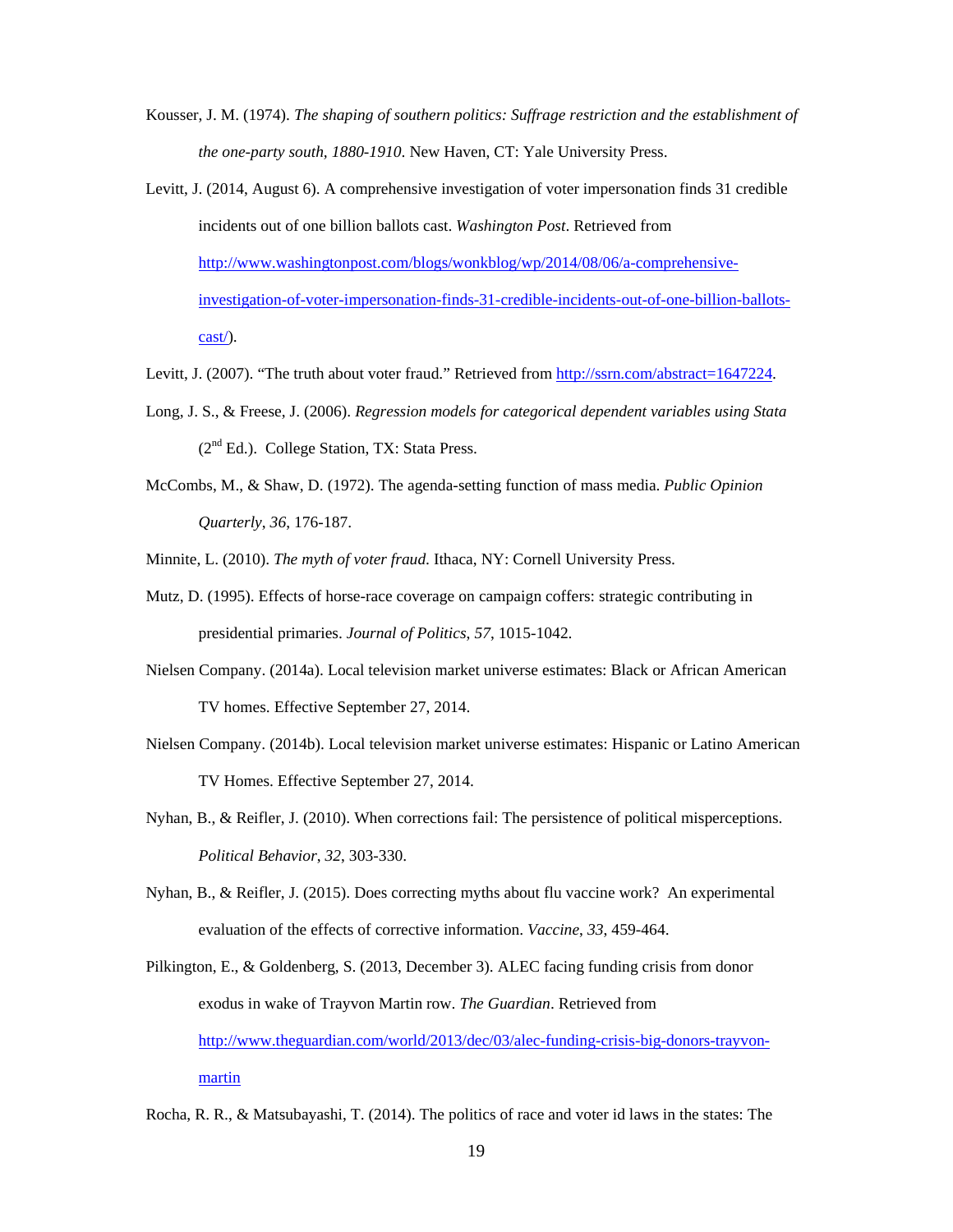return of Jim Crow?" *Political Research Quarterly*, *67*, 666-679.

Rummel, R. J. (1970). *Applied factor analysis*. Evanston, ILL: Northwestern University Press.

- Schultz, D. A. (2008). Less than fundamental: The myth of voter fraud and the coming of the second great disenfranchisement. *William Mitchell Law Review*, *34*, 483-532.
- Sigal, L. (1973). *Reporters and officials: The organization and politics of newsmaking*. Lexington, MA: D.C. Heath and Co.
- Stewart, J. (2012, August 8). Wizards of i.d. *Daily Show*. Retrieved from http://thedailyshow.cc.com/videos/m1i6h2/wizards-of-i-d-

Tuchman, G. (1978). *Making news: A study in the construction of reality*. New York: Free Press.

- U.S. Department of Commerce. Bureau of Census. (2010). *Census*. Washington, D.C.: Department of Commerce.
- Uscinski, J. E., & Parent, J. M. (2014). *American conspiracy theories*. New York: Oxford University Press.

Walsh, J. (2014, October 20). Ruth Bader Ginsburg destroys GOP's lie: Why voter id is the right's new poll tax. *Salon*. Retrieved from http://www.salon.com/2014/10/20/ruth\_bader\_ginsburg\_destroys\_gops\_lie\_why\_voter\_id\_is the rights new poll tax/

- Wang, T. A. (2012). *The politics of voter suppression*. Ithaca, NY: Cornell University Press.
- Wilson, D. C., & Brewer, P. R. (2013). The foundations of public opinion on voter id laws: Political predispositions, racial resentment, and information effects. *Public Opinion Quarterly*, *77*, 962-984.
- Wilson, D. C., Brewer, P. R., & Rosenbluth, P. T. (2014). Racial imagery and support for voter id laws. *Race and Social Problems*, *6*, 365-371.
- Young, L., & Soroka, S. (2012a). Lexicoder Sentiment Dictionary, McGill University, Montreal, Canada.
- Young, L., & Soroka, S. (2012b). Affective news: The automated coding of sentiment in political texts. *Political Communication*, *29*, 205-231.

Zaller, J. (1999). *A theory of media politics*. Manuscript, University of California – Los Angeles.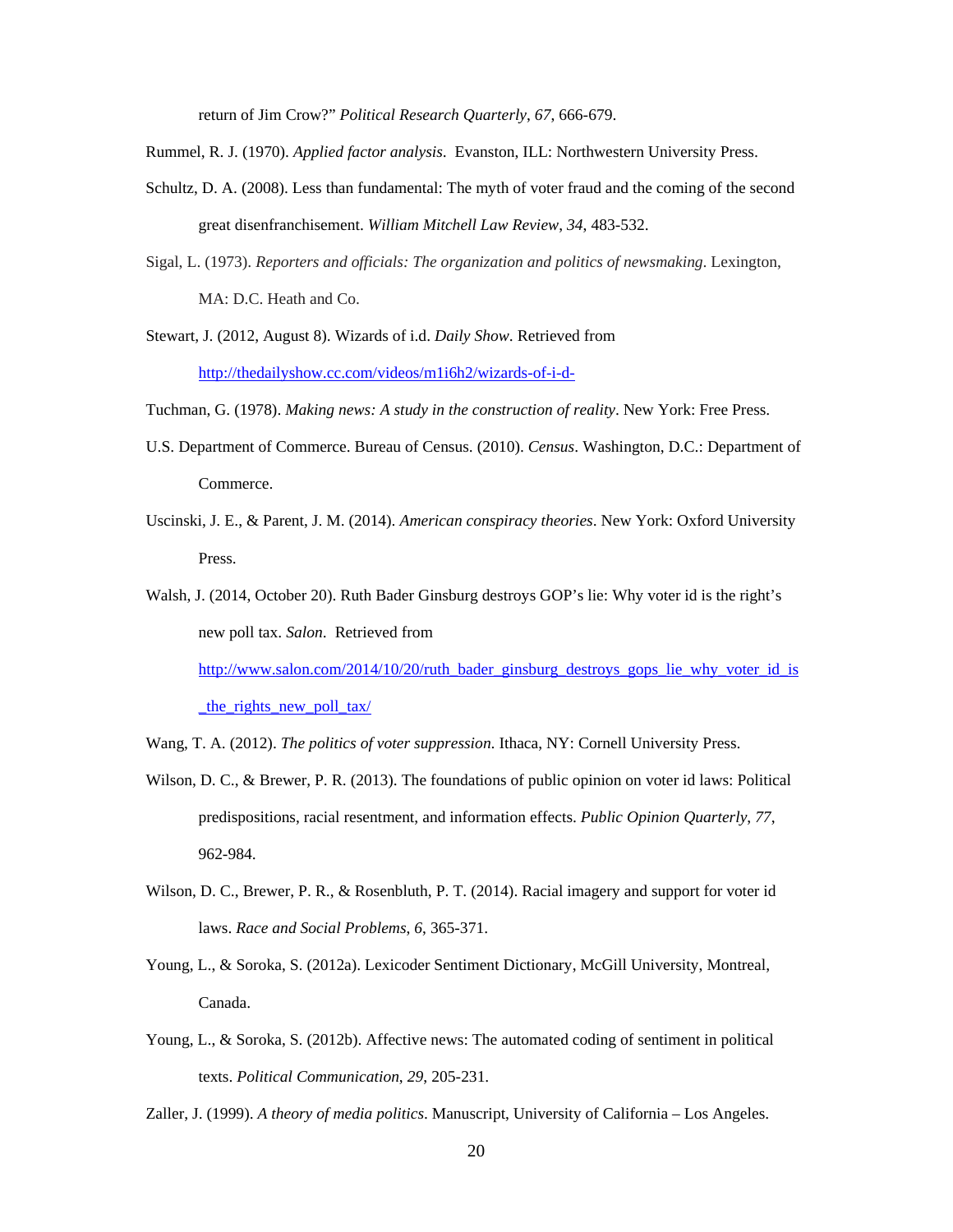| Battleground        | "VOTER ID"     | "VOTER/ELEC"    | "OBAM/ROM"    | "REGISTER"         | "APPLIED"      |
|---------------------|----------------|-----------------|---------------|--------------------|----------------|
|                     | ID             | <b>ELEC</b>     | <b>OBAMA</b>  | <b>ALLI</b>        | <b>APPLI</b>   |
|                     | <b>LAW</b>     | <b>BALLOT</b>   | <b>PRESID</b> | <b>CONSULT</b>     | <b>NOTE</b>    |
|                     | <b>PHOTO</b>   | <b>REGISTR</b>  | <b>BARACK</b> | <b>FORM</b>        | <b>MEDIA</b>   |
|                     | <b>REQUIR</b>  | <b>VOTER</b>    | <b>ROMNEY</b> | <b>FLORIDA</b>     | <b>SERVICE</b> |
|                     | <b>JUDG</b>    | CAST            | <b>MITT</b>   | <b>PUBLICATION</b> | <b>DOE</b>     |
|                     |                |                 |               |                    |                |
| Non-Battleground    | "ROM/OBAM"     | "SUPREME COURT" | "PHOTO ID"    | "ELEC/VOTER"       | "STRATEG ALLI" |
|                     | <b>ROMNEY</b>  | <b>COURT</b>    | <b>DRIVER</b> | <b>BALLOT</b>      | <b>STRATEG</b> |
|                     | <b>MITT</b>    | <b>LAW</b>      | <b>LICENS</b> | <b>NEWSPAP</b>     | <b>ALLI</b>    |
|                     | <b>OBAMA</b>   | <b>SIMPSON</b>  | <b>CARD</b>   | <b>PUBLICATION</b> | <b>CONSULT</b> |
|                     | <b>PRESID</b>  | <b>SUPREM</b>   | <b>CERTIF</b> | <b>TYPE</b>        | <b>PALM</b>    |
|                     | <b>TURZAI</b>  | <b>RUL</b>      | <b>BIRTH</b>  | <b>ELEC</b>        | <b>BEACH</b>   |
|                     |                |                 |               |                    |                |
| Restrictive Law     | "VOTER ID"     | "SUPREME COURT" | "ROM/OBAM"    | "CONSULT"          | "APPLI"        |
|                     | <b>LICENS</b>  | <b>COURT</b>    | <b>ROMNEY</b> | <b>ALLI</b>        | <b>ITEM</b>    |
|                     | <b>DRIVER</b>  | <b>LAW</b>      | <b>OBAMA</b>  | <b>CONSULT</b>     | <b>NOTIC</b>   |
|                     | <b>CARD</b>    | <b>SIMPSON</b>  |               | <b>PALM</b>        | <b>NOTE</b>    |
|                     | <b>BIRTH</b>   | <b>SUPREM</b>   |               | <b>BEACH</b>       | <b>APPLI</b>   |
|                     | <b>REQUIR</b>  | <b>JUDG</b>     |               | <b>FORM</b>        | <b>MEDIA</b>   |
|                     |                |                 |               |                    |                |
| Non-Restrictive Law | "BALLOT"       | "VOTER ID"      | "OBAM/ROM"    | "SUPRME COURT"     | "STRATEG ALLI" |
|                     | <b>BALLOT</b>  | ID              | <b>OBAMA</b>  | <b>COURT</b>       | <b>STRATEG</b> |
|                     | <b>ELEC</b>    | <b>PHOTO</b>    | <b>ROMNEY</b> | <b>RUL</b>         | ALLI           |
|                     | CAST           | <b>REQUIR</b>   | <b>PRESID</b> | <b>SUPREM</b>      | <b>CONSULT</b> |
|                     | <b>ABSENTE</b> | <b>LICENS</b>   | <b>MITT</b>   | <b>TEXA</b>        | <b>FORM</b>    |
|                     | <b>VOT</b>     | <b>DRIVER</b>   | <b>BARACK</b> | <b>LAW</b>         | <b>REGISTR</b> |

**Table 1. Top Five Keywords Per Topic Between States** 

 Note: Entries are top five keywords for five estimated topics using factor analysis topic modelling for newspaper coverage of voter fraud. All words shown have a factor loading of at least > .30.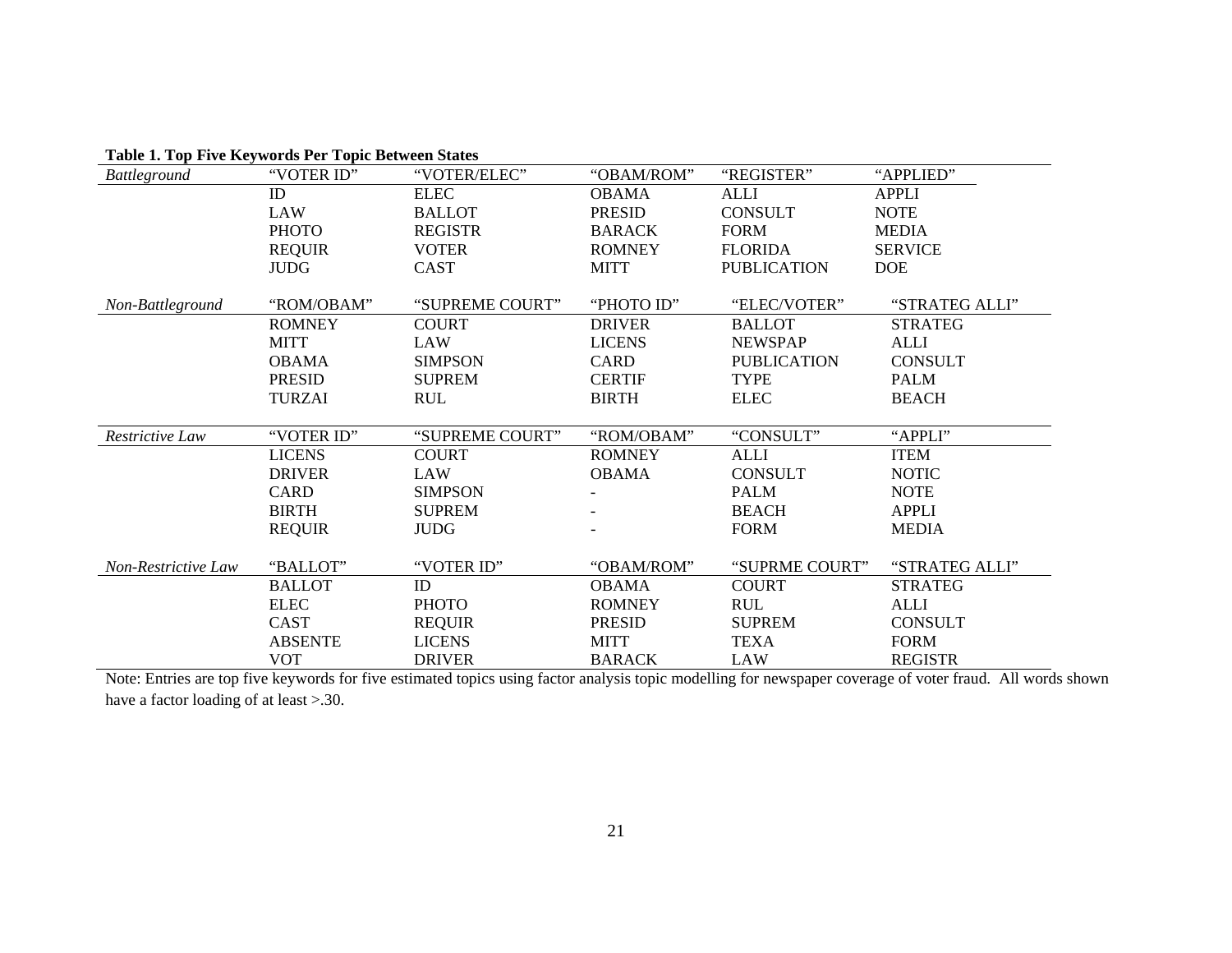| <b>Keywords &amp; Phrases</b> | <b>Total Use</b> | <b>Percentage of Articles</b> | <b>State Most Used In</b> |
|-------------------------------|------------------|-------------------------------|---------------------------|
| Voter ID                      | 672              | 35.10%                        | Illinois                  |
| Photo ID                      | 407              | 23.00%                        | Idaho & Utah              |
| Voter Registration            | 391              | 28.00%                        | South Dakota              |
| <b>ID</b> Law                 | 330              | 21.10%                        | Pennsylvania              |
| <b>ID</b> Laws                | 238              | 18.90%                        | Illinois                  |
| Early Voting                  | 209              | 11.10%                        | Connecticut               |
| Voter ID Law                  | 206              | 16.10%                        | South Carolina            |
| <b>Registered Voters</b>      | 190              | 16.40%                        | Ohio                      |
| <b>Absentee Ballots</b>       | 180              | 10.20%                        | Kentucky                  |
| Voter ID Laws                 | 168              | 14.20%                        | Illinois                  |
| <b>Voting Rights</b>          | 160              | 16.70%                        | Arizona                   |
| Fraud In                      | 121              | 16.10%                        | Nebraska                  |
| Civil Rights                  | 118              | 11.70%                        | Washington                |
| <b>Provisional Ballots</b>    | 117              | 7.80%                         | Ohio                      |
| Photo Identification          | 102              | 10.30%                        | New Hampshire             |
| <b>Registration Forms</b>     | 101              | 6.70%                         | South Dakota              |
| Absentee Ballot               | 90               | 8.10%                         | Nebraska                  |
| Registered to Vote            | 89               | 9.10%                         | Nebraska                  |
| Voter Identification          | 89               | 11.00%                        | Illinois & Utah           |
| <b>Cast Ballots</b>           | 88               | 10.20%                        | Nevada & Utah             |
| Voter Rolls                   | 87               | 8.90%                         | Oklahoma                  |
| Photo ID <sub>s</sub>         | 86               | 9.50%                         | Idaho                     |
| <b>Election Fraud</b>         | 73               | 8.30%                         | Georgia                   |
| Voter Suppression             | 71               | 8.90%                         | Illinois                  |
| Voting Rights Act             | 67               | 6.90%                         | Arizona                   |

**Table 2. Top 25 Voter Fraud-Related Keywords & Phrases in News** 

Note: Keywords and phrases identified using KWIC.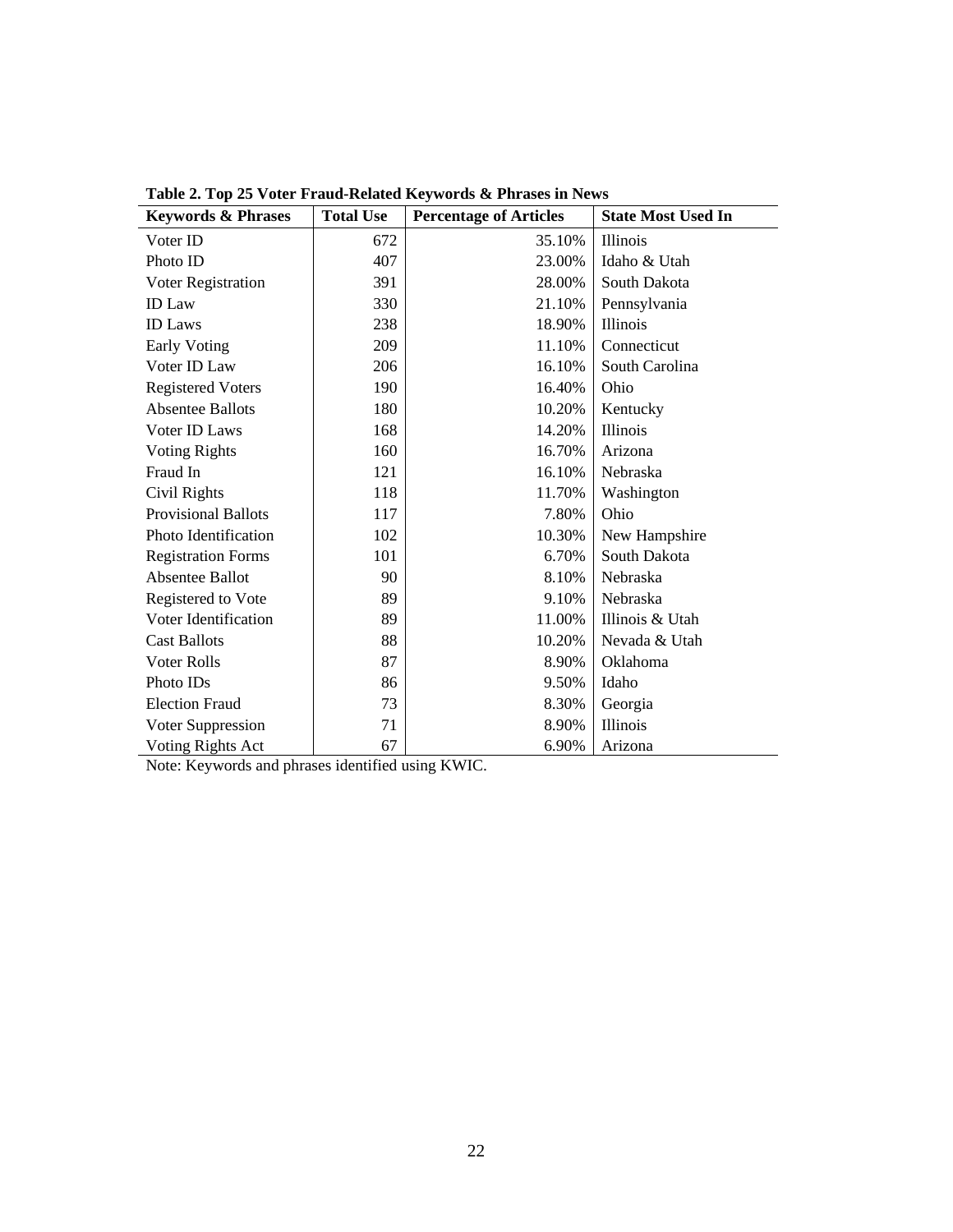| <b>Keywords &amp; Phrases</b> | <b>Battleground</b> | Non-Battleground | <b>Restrictive Law</b> | <b>Non-Restrictive Law</b> |
|-------------------------------|---------------------|------------------|------------------------|----------------------------|
| Allegations of Voter Fraud    | $-0.1232$           | $-0.0242$        | $-0.0658$              | $-0.0283$                  |
| Disenfranchisment             | $-0.0769$           | $-0.0192$        | $-0.0148$              | $-0.0402$                  |
| Evidence of Voter Fraud       | $-0.0915$           | $-0.0906$        | $-0.1443$              | 0.0000                     |
| <b>Illegal Voters</b>         | $-0.1111$           | $-0.0476$        | $-0.0952$              | $-0.0729$                  |
|                               |                     |                  |                        |                            |
| <b>Overall Average</b>        | $-0.0594$           | $-0.0555$        | $-0.0608$              | $-0.0429$                  |

**Table 3. Sentiment Voter Fraud-Related Keywords & Phrases in News** 

Note: Cells are overall sentiment – positive or negative – for the included phrases and overall average all phrases. Calculation was performed using the *Lexicoder Sentiment Dictionary* in WordStat 6.0.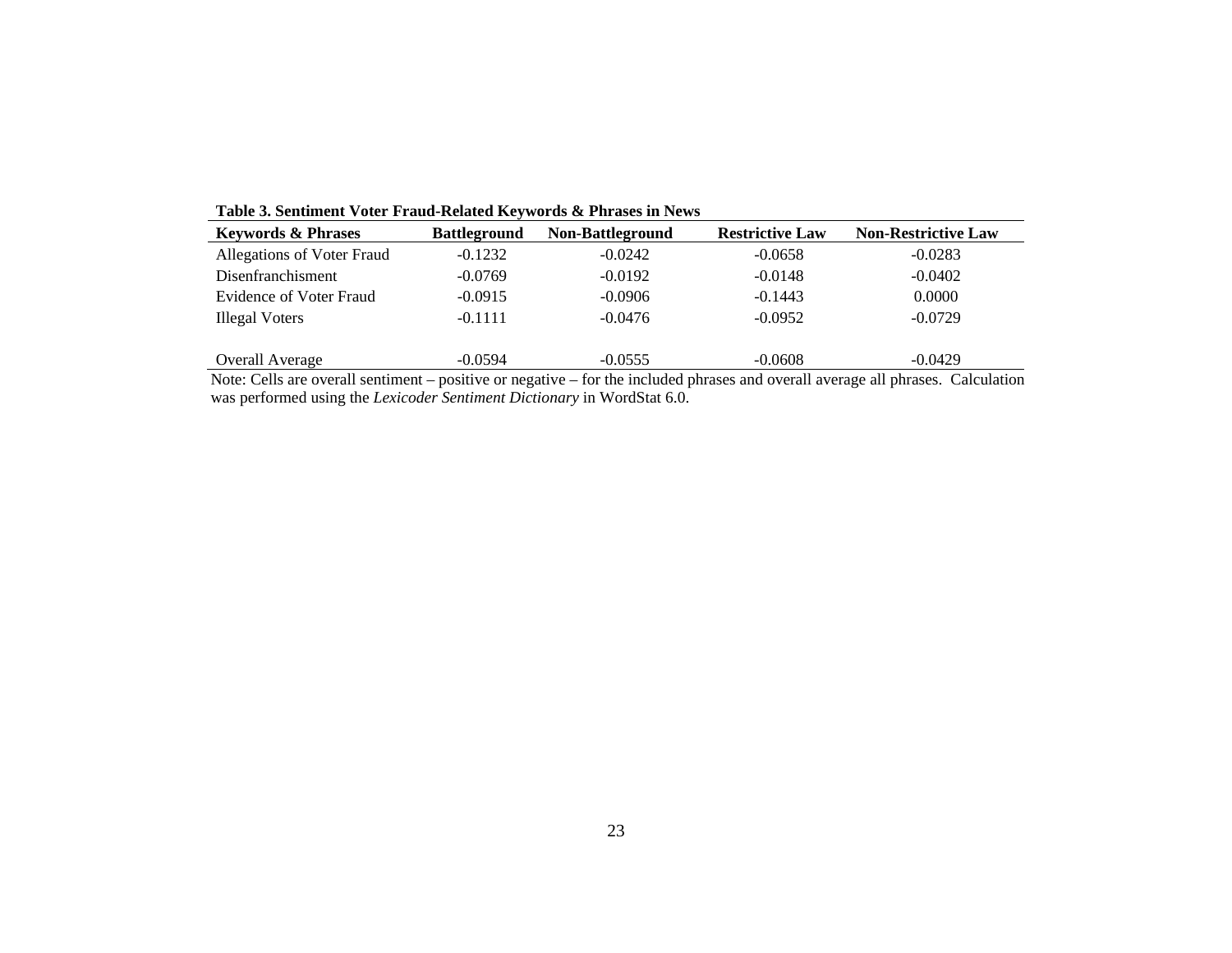|                                 | Minimum          | Maximum | Median   | <b>Standard Deviation</b> |
|---------------------------------|------------------|---------|----------|---------------------------|
| <i><b>Outcome Variables</b></i> |                  |         |          |                           |
| Number of Articles              | $\overline{0}$   | 48      | 11       | 10.61                     |
| Photo ID                        | 0                | 68      | 4        | 13.82                     |
| <b>ID</b> Law                   | 0                | 100     |          | 16.78                     |
| Voter Registration              | 0                | 60      | 3        | 11.36                     |
| <b>Voting Rights</b>            | 0                | 15      | 2        | 3.55                      |
| Voter ID                        | 0                | 109     | 7        | 21.30                     |
| Voter Suppression               | 0                | 9       |          | 1.84                      |
| Voter Rolls                     | 0                | 11      |          | 2.49                      |
| <b>Election Fraud</b>           | 0                | 12      |          | 2.47                      |
| <b>Predictor Variables</b>      |                  |         |          |                           |
| Spending                        | $\boldsymbol{0}$ | 59      | .001     | 15.88                     |
| <b>Restrictive Voting Law</b>   | $\boldsymbol{0}$ |         |          |                           |
| <b>Number of Fraud Cases</b>    | $\theta$         | 9       | $\Omega$ | 1.76                      |
| % ALEC                          | 1.41             | 37.78   | 16.37    | 9.41                      |
| Pres Vote Difference            | $-50$            | 31      | 3.5      | 22.65                     |
| % Black                         | .680             | 30.43   | 8.81     | 9.12                      |
| % Hispanic                      | .766             | 38.45   | 6.71     | 8.14                      |
| Newspaper Circulation           | 12               | 657.47  | 142.90   | 132.13                    |

# **Table 4. Summary Statistics**

Note: For outcome variables, cells are counts of articles and phrases. All outcome variables are at the newspaper level. For predictor variables, spending is the 2012 total presidential television advertising spending in millions and presidential vote difference is Obama vote – Romney vote. Spending, presidential vote difference, percent black, and percent Hispanic are at the media market level. Restrictive voting law, number of fraud cases, and percent ALEC are at the state level. Newspaper circulation is in the thousands.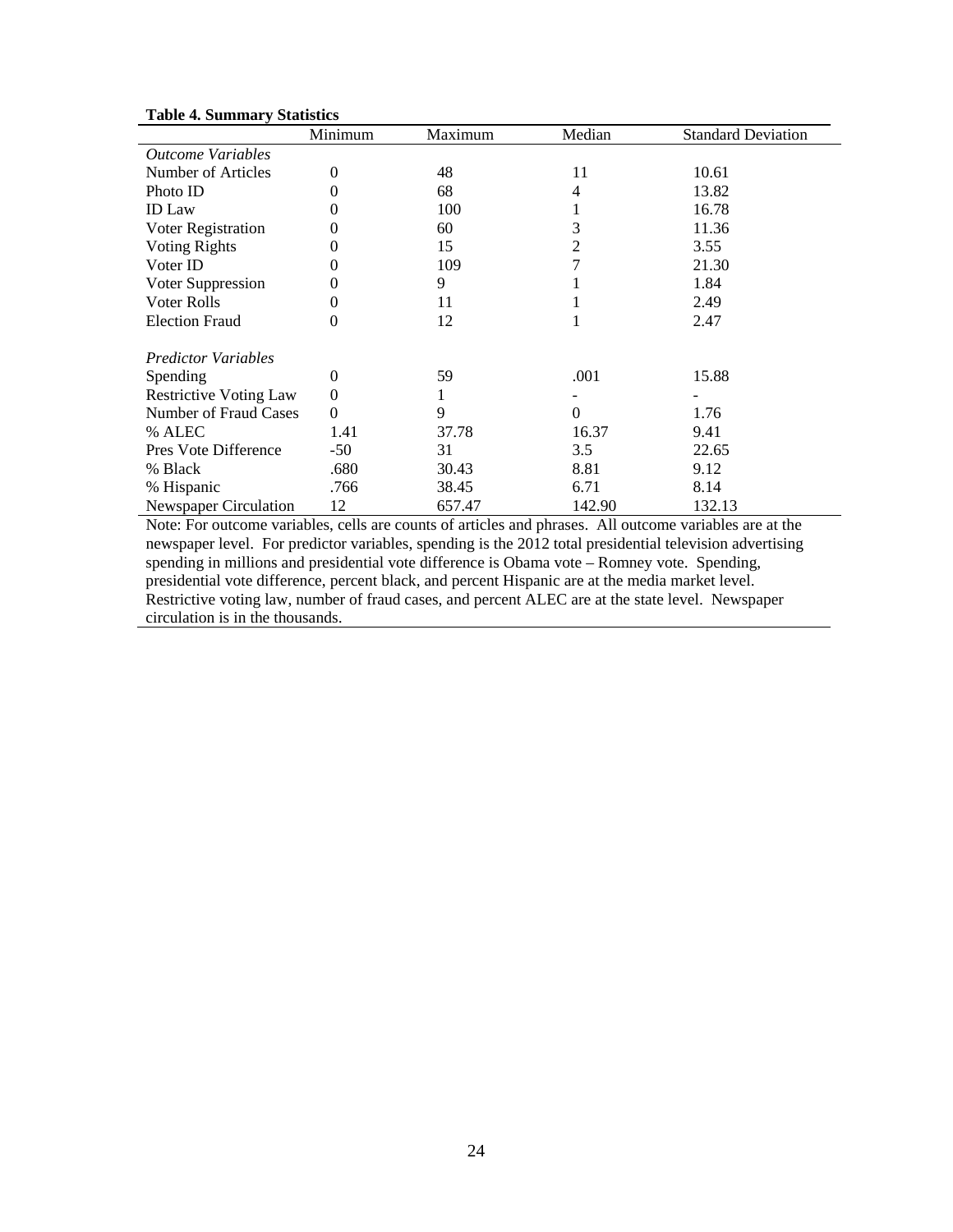|                             | Number of | Photo ID  | ID Law              | Voter          | <b>Voting Rights</b> | Voter ID  | Voter              | Voter Rolls       | <b>Election Fraud</b> |
|-----------------------------|-----------|-----------|---------------------|----------------|----------------------|-----------|--------------------|-------------------|-----------------------|
| Variables                   | Articles  |           |                     | Registration   |                      |           | Suppression        |                   |                       |
| Spending                    | $.016**$  | .009      | .005                | $.052**$       | .001                 | $-.006$   | $-.010$            | $.031**$          | $-.001$               |
|                             | (.007)    | (.018)    | (.003)              | (.018)         | (.016)               | (.020)    | (.017)             | (.015)            | (.017)                |
| Restrictive                 | $.690**$  | .646      | $1.35**$            | $1.32**$       | .373                 | $1.15**$  | $1.46**$           | .699              | $1.03**$              |
| Voting Law                  | (.236)    | (.556)    | (.642)              | (.533)         | (.387)               | (.430)    | (.501)             | (.500)            | (.498)                |
| Number of Fraud             | $-.080$   | $-.040$   | .069                | $-.070$        | $-.047$              | $-.031$   | $-.221$            | $-.073$           | $-.040$               |
| Cases                       | (.101)    | (.287)    | (.281)              | (.313)         | (.228)               | (.145)    | (.236)             | (.284)            | (.296)                |
| % ALEC                      | $-.005$   | $-.020$   | $-.023$             | $-.067*$       | $-.028$              | $-.023$   | .007               | $-.009$           | $-.022$               |
|                             | (.017)    | (.050)    | (.051)              | (.047)         | (.031)               | (.029)    | (.031)             | (.039)            | (.044)                |
| Presidential Vote           | $-.001$   | $-.011$   | .005                | $-0.016$       | $-.015$              | .002      | $-0.012$           | .005              | $-.018$               |
| Diff                        | (.008)    | (.019)    | (.023)              | (.019)         | (.013)               | (.013)    | (.013)             | (.016)            | (.019)                |
| % Black                     | .012      | .032      | .037                | $-.008$        | .016                 | $.045**$  | $-.025$            | $-.001$           | .034                  |
|                             | (.013)    | (.032)    | (.038)              | (.035)         | (.021)               | (.023)    | (.019)             | (.028)            | (.031)                |
| % Hispanic                  | .001      | $-.070$   | $-.040$             | $-.010$        | $-.044$              | $-.011$   | $-.085$            | .025              | $-.063$               |
|                             | (.022)    | (.054)    | (.061)              | (.062)         | (.057)               | (.042)    | (.062)             | (.060)            | (.063)                |
| Newspaper                   | .001      | .003      | $-.001$             | .001           | .003                 | $-.001$   | $.007**$           | .001              | .001                  |
| Circulation                 | (.001)    | (.003)    | (.003)              | (.004)         | (.003)               | (.002)    | (.003)             | (.003)            | (.003)                |
|                             | 1.94      | 1.58      | 1.30                |                | 1.11                 | 2.15      |                    |                   |                       |
| Constant                    | (.286)    | (.787)    | (.877)              | 2.11<br>(.876) | (.496)               | (.552)    | $-0.767$<br>(.649) | $-.347$<br>(.768) | $-.045$<br>(.810)     |
| Alpha                       | .316      | 1.64      | 4.39                | 3.41           | .798                 | 2.03      |                    | .719              | .682                  |
|                             | $-160.65$ | $-137.64$ |                     | $-131.03$      | $-104.31$            | $-159.31$ | $-66.93$           | $-75.85$          |                       |
| Log-likelihood<br>$\rm AIC$ | 341.29    | 295.29    | $-116.27$<br>252.54 | 282.06         | 228.62               | 338.63    | 151.85             | 171.70            | $-69.40$<br>158.80    |
| N                           | 48        | 47        | 47                  | 47             | 47                   | 47        | 47                 | 47                | 47                    |

**Table 5. Regression Analysis of Voter Fraud Coverage** 

Notes: For the Voter Suppression column, the cell entries are Poisson coefficients with bootstrapped standard errors in parentheses. For the number of articles, Photo ID, Voting Rights, Voter Rolls, & Election Fraud columns, the cell entries are negative binomial coefficients with bootstrapped standard errors in parentheses. For the Voter ID, ID Law & Voter Registration columns, the cell entries are Poisson inverse Gaussian regression with bootstrapped standard errors in parentheses. All the bootstrapped standard errors are estimated with 1000 replications. Two states are missing because of missing values on predictors. Analyses of phrases had one less observation because one state had 0 articles.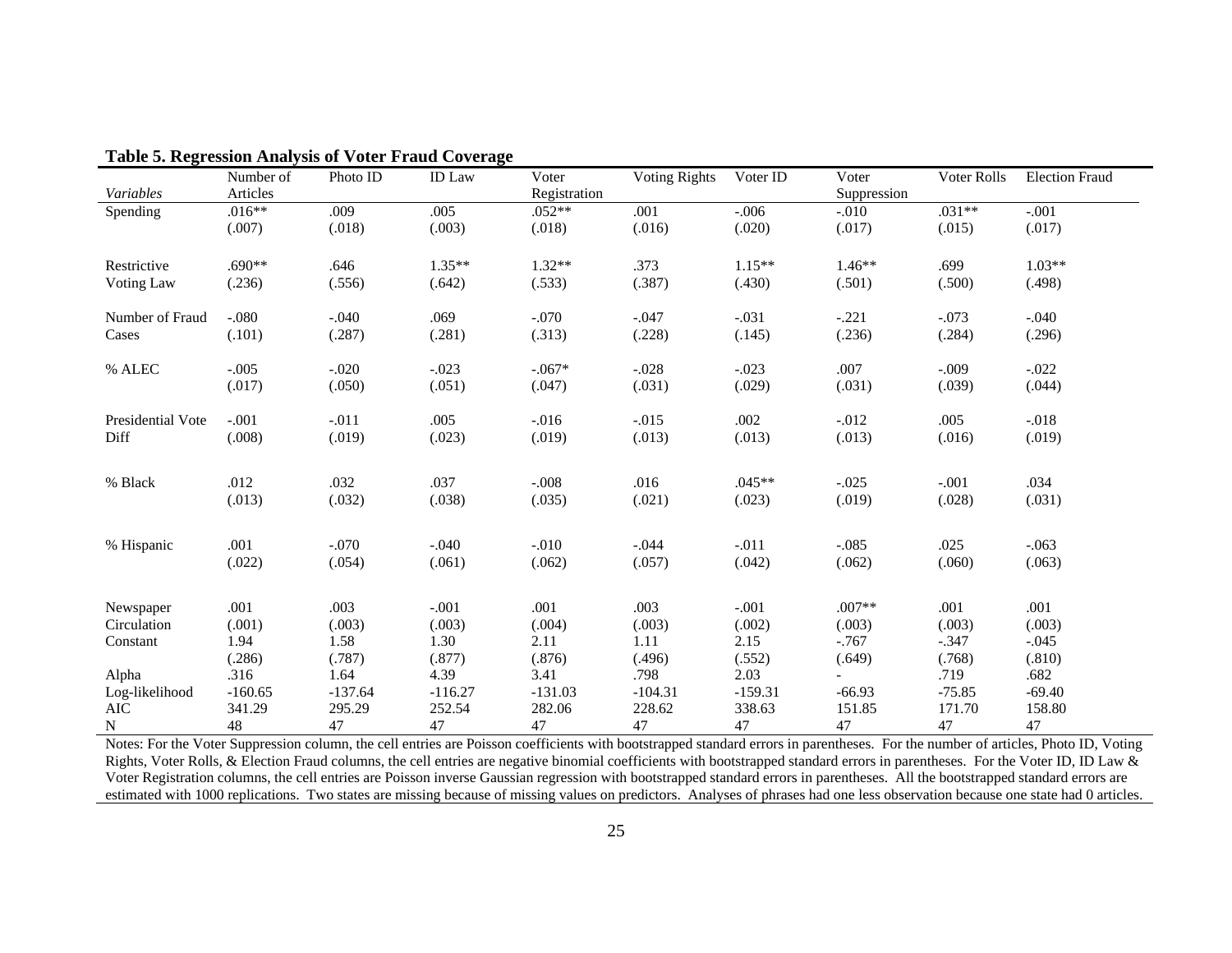**Figure 1. Co-Occurrence Analysis on Topics Associated with Battleground States** 

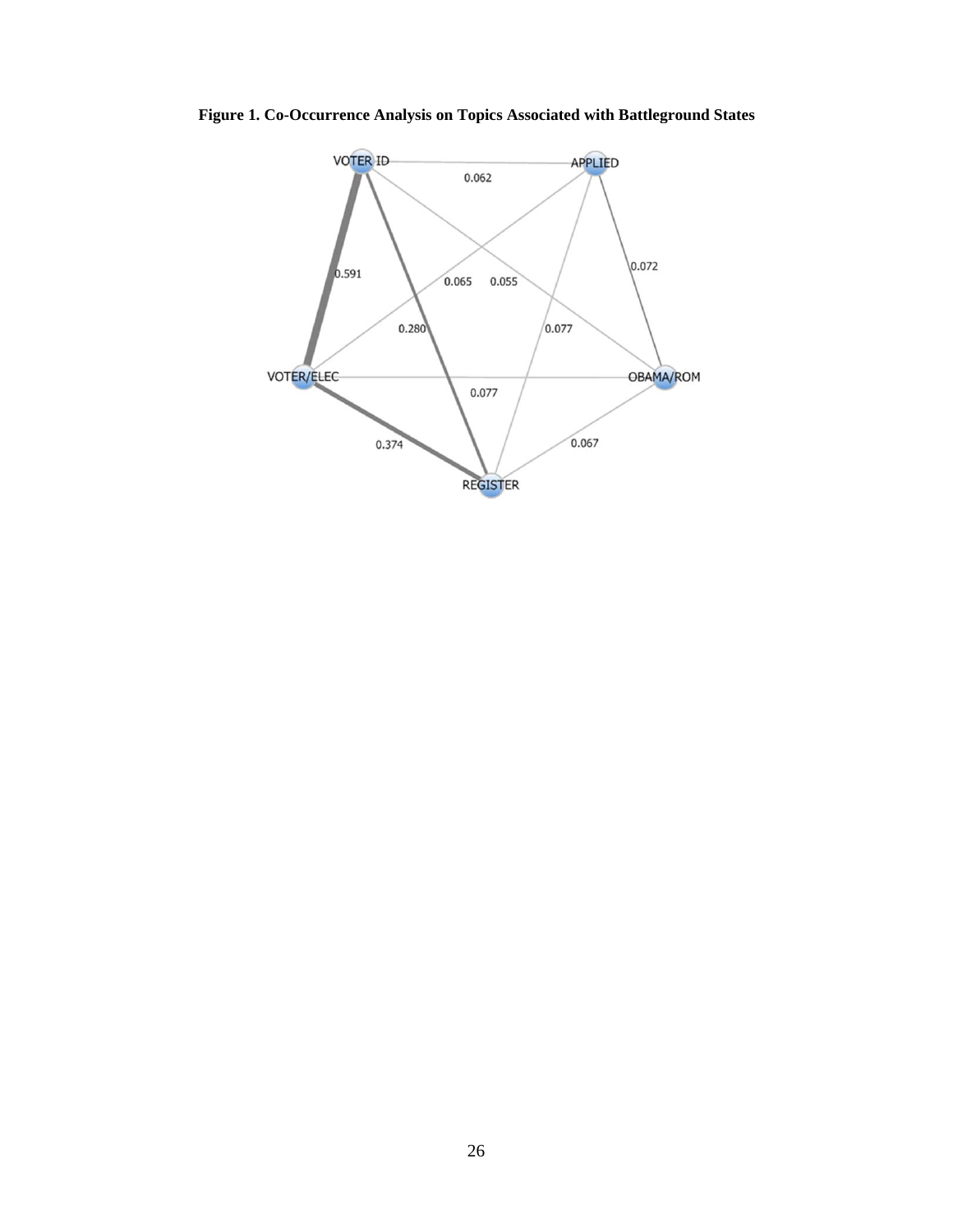**Figure 2. Co-Occurrence Analysis on Topics Associated with Non- Battleground States** 

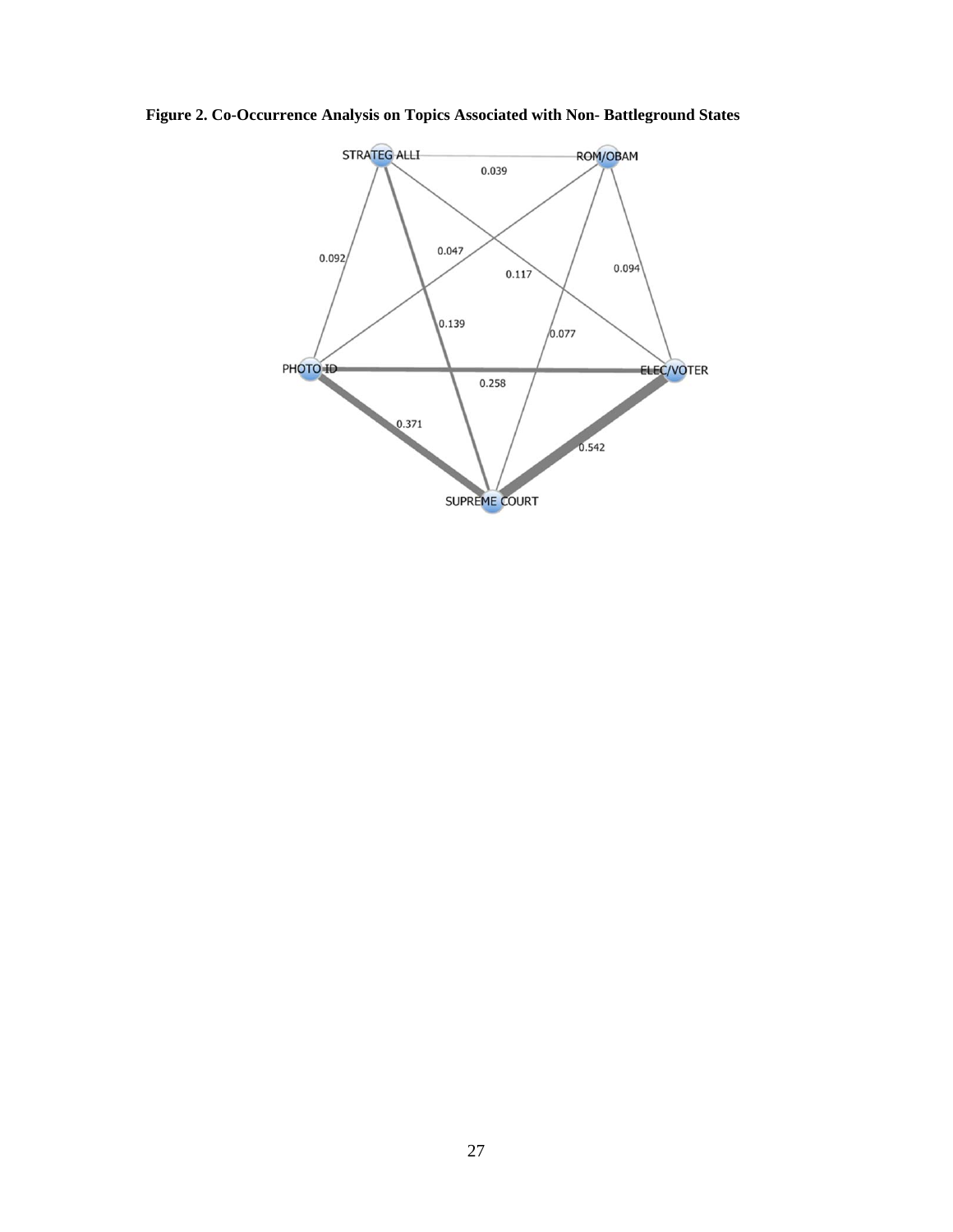**Figure 3. Co-Occurrence Analysis on Topics Associated with States with Restrictive Laws** 

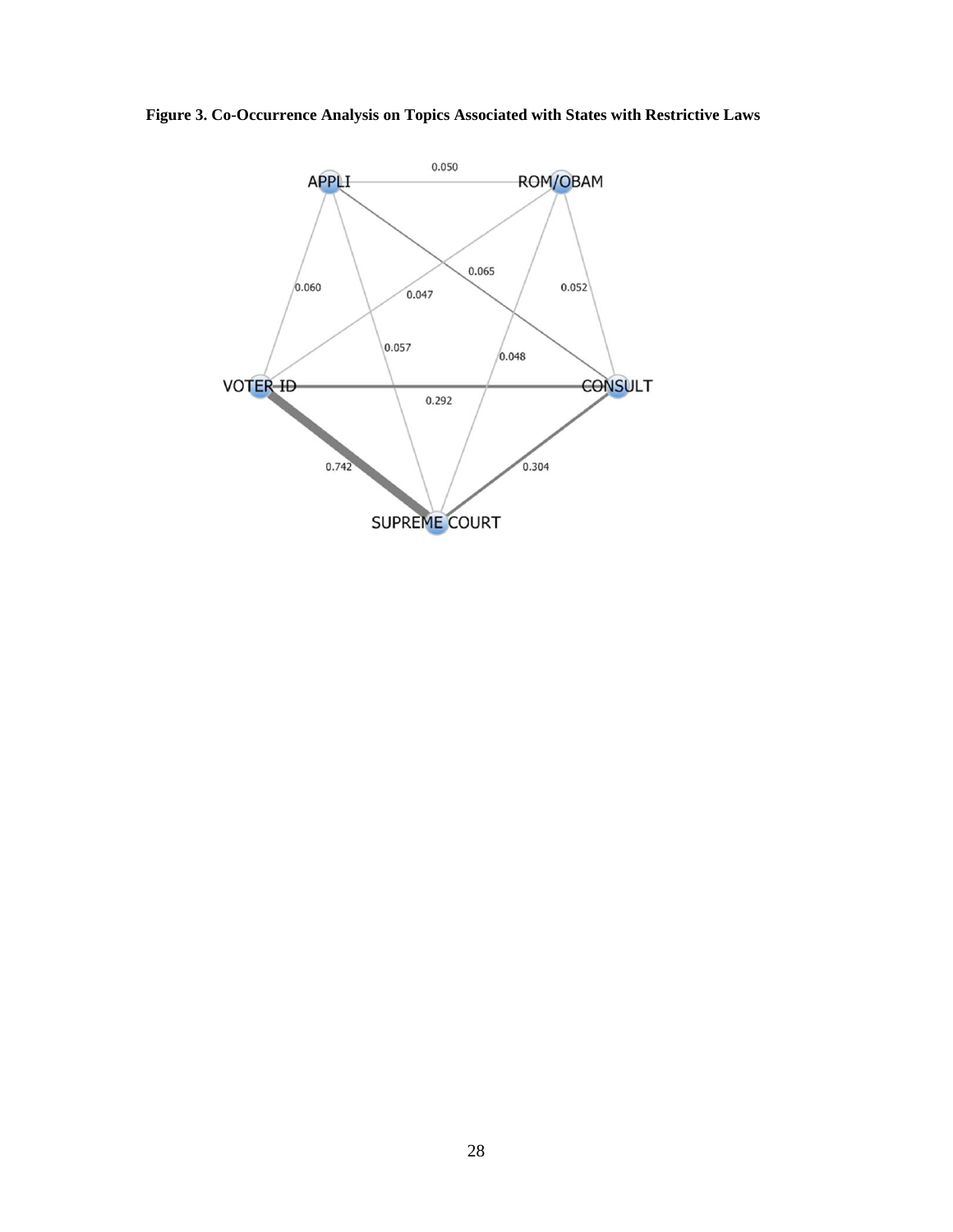**Figure 4. Co-Occurrence Analysis on Topics Associated with States without Restrictive Laws**